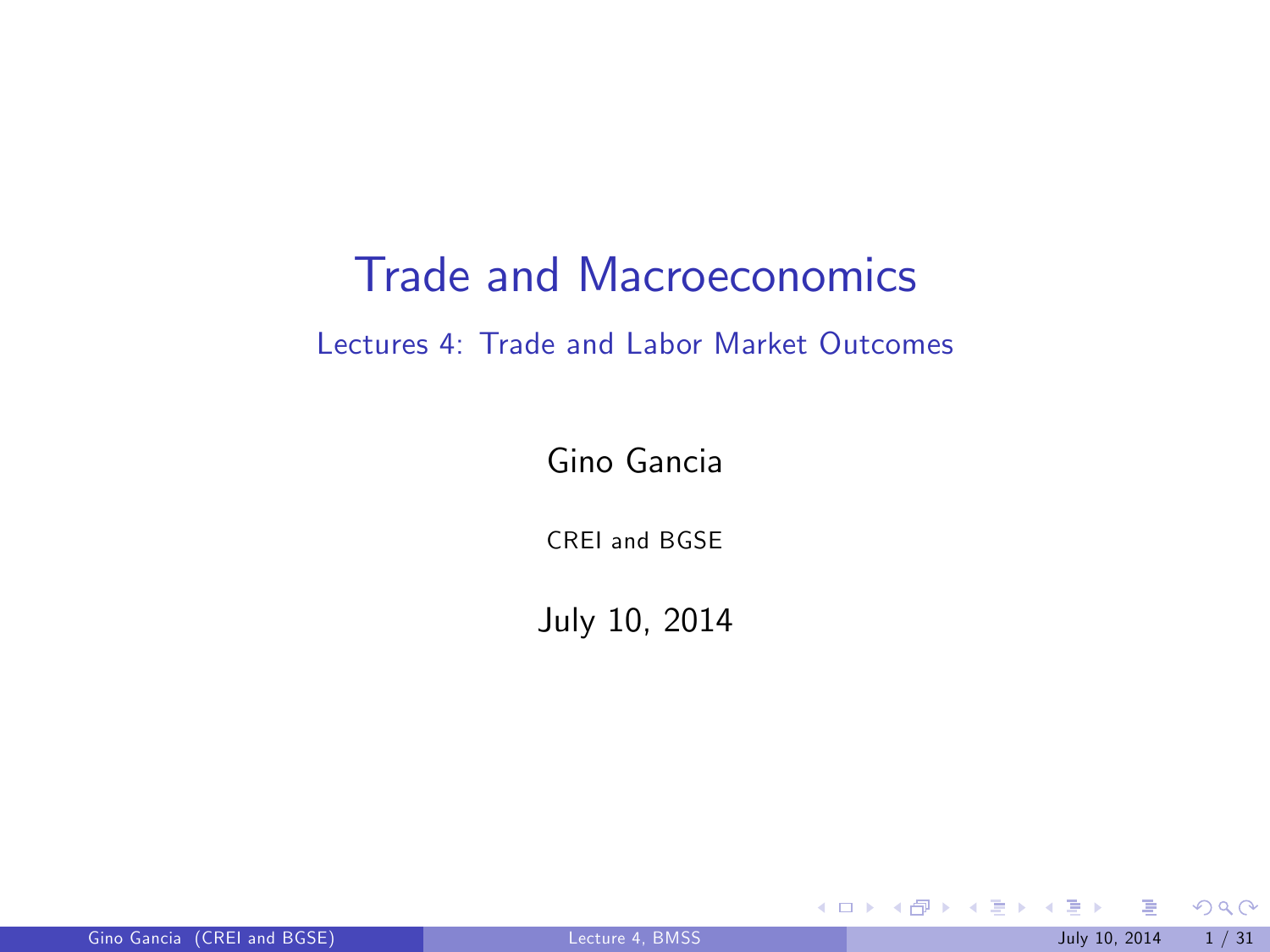## Trade and Wages

- a long-standing debate:
	- $\triangleright$  how do trade and offshoring affect wages and jobs of different workers?
	- $\triangleright$  can trade increase wage inequality and/or lower wages for some workers?
	- $\triangleright$  can trade increase unemployment?
- **o** observations:
	- $\triangleright$  within-country wage inequality has increased in several countries in the past decades
	- $\triangleright$  wages of unskilled workers have stagnated
- **•** some measures of within-country wage inequality:
	- **1** returns to college education
	- **2** skill premium  $=$   $\frac{wage}{wage}$  of white-collar workers
	-
	- <sup>3</sup> residual wage inequality (after controlling for observable characteristics)

 $\Omega$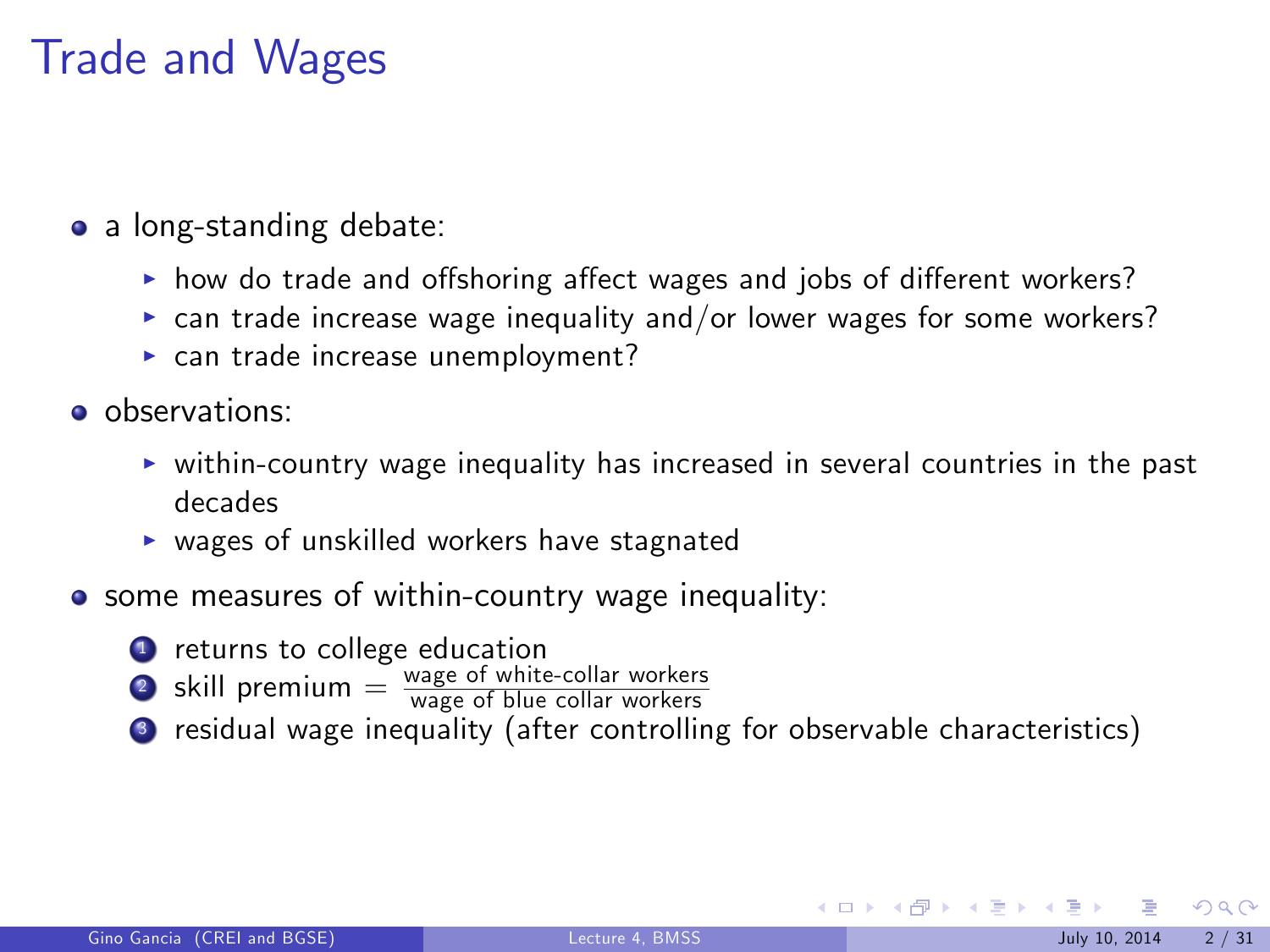# Some Cross-Country Evidence: Demand and Supply

| rable 1: conege r remium, Luucation and Opermess |               |           |                 |                    |           |                 |
|--------------------------------------------------|---------------|-----------|-----------------|--------------------|-----------|-----------------|
|                                                  | Level in 2005 |           |                 | % Change 1980-2005 |           |                 |
|                                                  | (1)           | (2)       | (3)             | (4)                | (5)       | (6)             |
| Country                                          | College       | College   | <b>Openness</b> | College            | College   | <b>Openness</b> |
|                                                  | Premium       | Completed |                 | Premium            | Completed |                 |
| Australia                                        | 1,72          | 20,6      | 40.8            | 19                 | 20        | 91              |
| Austria                                          | 1,38          | 10,7      | 104.1           | $-1$               | 410       | 94              |
| Canada                                           | 1,55          | 31,9      | 72,3            | 15                 | 182       | 82              |
| China                                            | 1,50          | 3,2       | 65,1            | 20                 | 433       | 294             |
| Denmark                                          | 1,47          | 11,4      | 93,2            | 1                  | 27        | 98              |
| Finland                                          | 1,53          | 15,0      | 79,4            | -7                 | 124       | 91              |
| Italy                                            | 1,34          | 6,7       | 51,9            | 3                  | 148       | 86              |
| Japan                                            | 1,49          | 21,5      | 27,4            | 4                  | 142       | 84              |
| Mexico                                           | 1,80          | 12,5      | 55,1            | 30                 | 221       | 262             |
| <b>Netherlands</b>                               | 1,58          | 16,8      | 131,3           | -9                 | 143       | 108             |
| Spain                                            | 1,68          | 15,7      | 56,9            | 27                 | 241       | 201             |
| United Kingdom                                   | 1,61          | 11,9      | 56,5            | 5                  | 98        | 77              |
| <b>United States</b>                             | 1,90          | 31,0      | 26,5            | 44                 | 71        | 116             |
| Average                                          | 1,58          | 16,1      | 66,2            | 12                 | 174       | 129             |

Table 1: College Premium, Education and Onenness

Notes: Data on the college premium are from EU-KLEMS, Krueger et al. (2010) and Ge and Yang (2012). The change in the college premium for China refers to the period 1992-2007. Educational attainment and openness are from Barro-Lee and the Penn World Tables 7.1.

- **•** both the college premium and skill supply have increased
	- $\blacktriangleright$  demand must have increased

 $\Omega$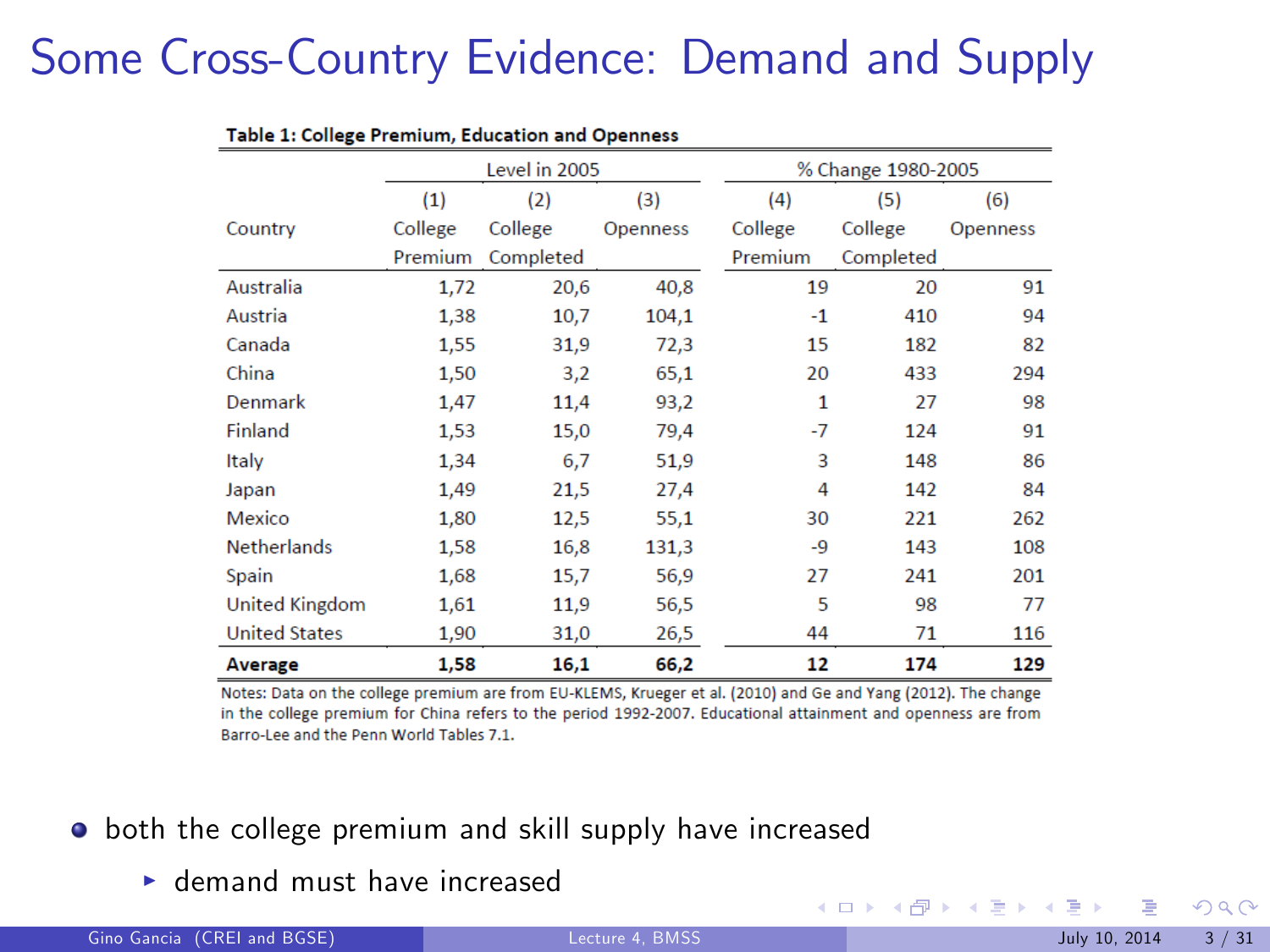## Main Explanations for Rising Demand for Skill

- **o** main explanations:
	- ▶ Skill Biased Technical Change (SBTC)
	- $\blacktriangleright$  globalization
- why globalization?
- **o** timing:
	- $\triangleright$  the last globalization boom started in the late 1970s
- **o** case studies:
	- Goldberg and Pavcnik (2007)  $\rightarrow$  trade liberalization in 1980s-90s  $\rightarrow$  rising skill premia in Mexico, Colombia, Argentina, Brazil, Chile, India
- **o** cross-country evidence:
	- $\triangleright$  correlation between measures of wage inequality and a country openness  $(\frac{import+expert}{GDP})$  is often positive

 $\Omega$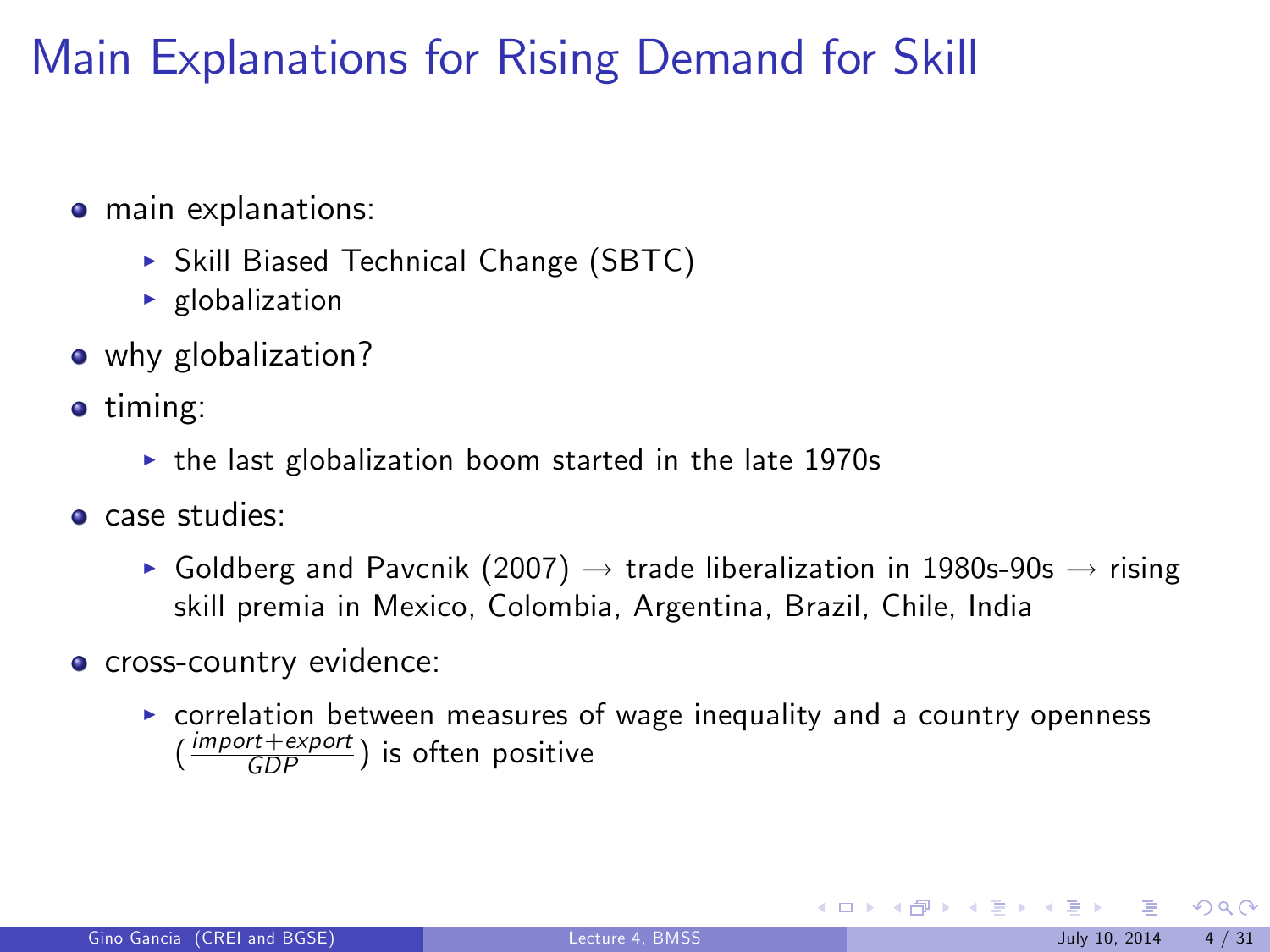### Trade and Labor Market Outcomes

#### • focus on two main questions

- **1** effect of trade and offshoring on wages (inequality)
- <sup>2</sup> interaction between trade and unemployment

#### roadmap:

- **4** build a basic framework for studying the skill premium
- 2 use it to study the effects of:
	- $\star$  technology
	- $\star$  trade
	- $\star$  offshoring

#### **3** extensions:

- $\star$  residual inequality
- $\star$  unemployment

<span id="page-4-0"></span> $\Omega$ 

メロメ メ都 メメ ミメ メミメ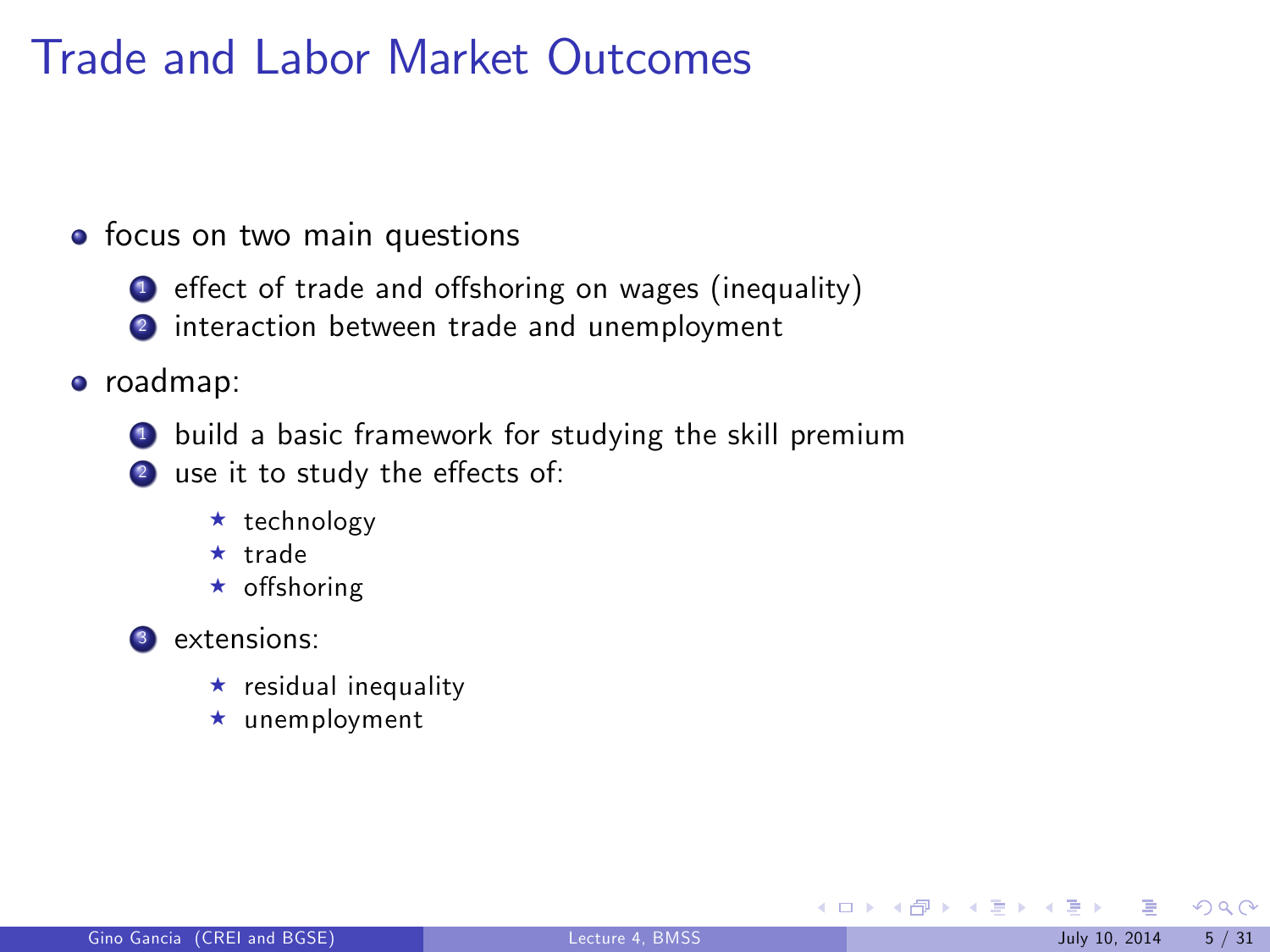## A Basic 2x2 GE Framework

**o** preferences (CES):

$$
\quad \text{for } U=Y=\left[\left(Y_{I}\right)^{\frac{\epsilon-1}{\epsilon}}+\left(Y_{h}\right)^{\frac{\epsilon-1}{\epsilon}}\right]^{\frac{\epsilon}{\epsilon-1}}, \quad \epsilon>0
$$

- $Y_h$  = high-skill intensive good, price  $P_h$
- $Y_l$  = low-skill intensive good, price  $P_l$
- **•** relative demand:
	- $\blacktriangleright$  from profit maximization

$$
\max_{Y_h, Y_l} \{ Y - P_h Y_h - P_l Y_l \}
$$
  
FOCs : 
$$
Y^{1/\epsilon} Y_h^{-1/\epsilon} = P_h \rightarrow \frac{Y_h}{Y_l} = \left(\frac{P_h}{P_l}\right)^{-\epsilon}
$$

 $\blacktriangleright$  demand is a negative function of prices with elasticity:  $-\frac{\partial \ln Y_h}{\partial \ln P_h} = \epsilon$ • production (specific factors):

$$
Y_h = A_h H \qquad \text{and} \qquad Y_l = A_l L
$$

- $H =$  supply of skilled workers, productivity  $A_h$ , wage  $w_h$
- $\blacktriangleright$  $\blacktriangleright$  $\blacktriangleright$   $L=$  supply of unskilled workers[,](#page-4-0) productivity  $A_{l}$  $A_{l}$  $A_{l}$ , [wag](#page-6-0)e  $w_{l}$  $w_{l}$

<span id="page-5-0"></span> $\Omega$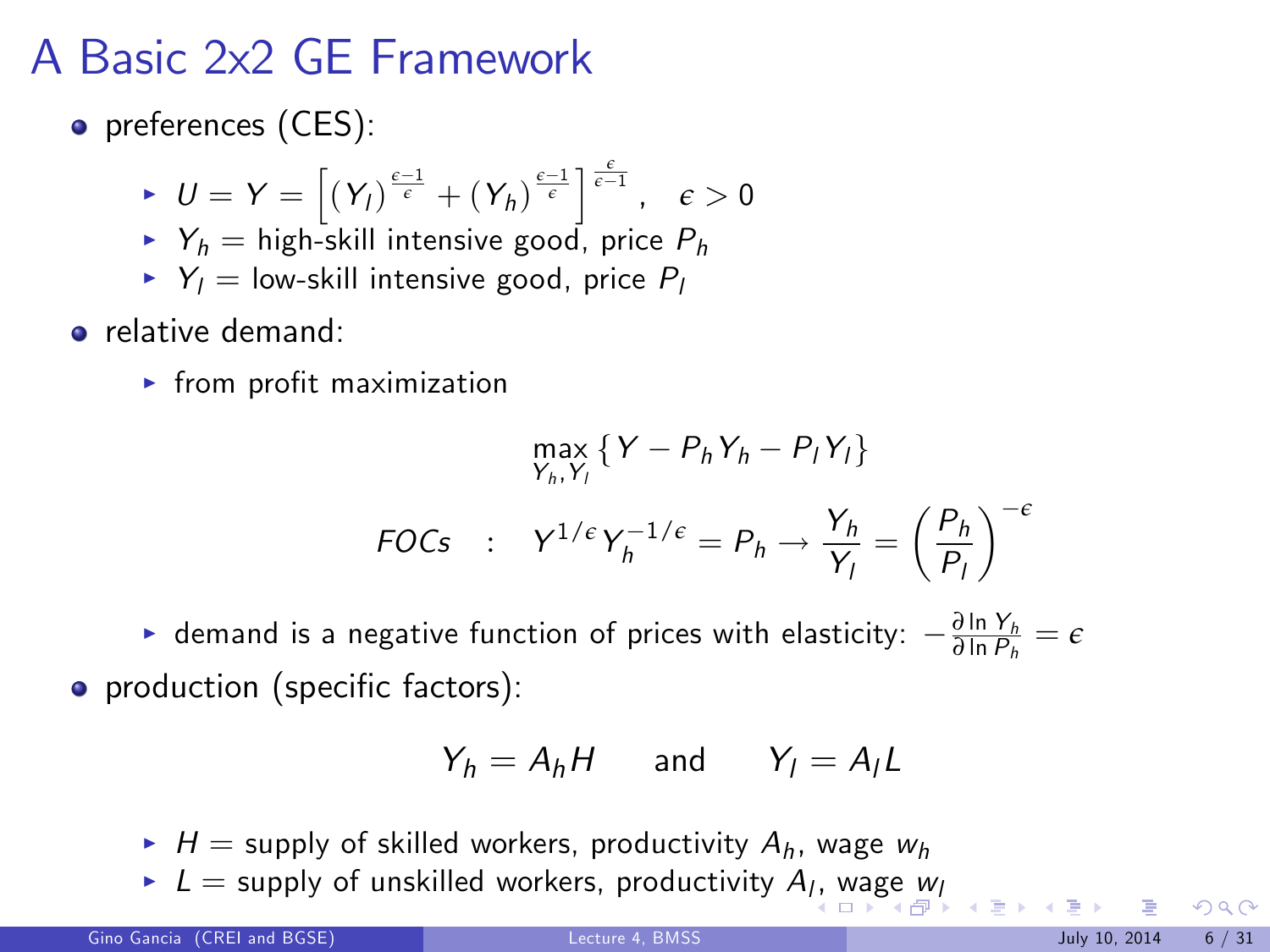## The Skill Premium

- **o** perfect competition
	- rice = marginal cost:  $P_h = \frac{w_h}{A_h}$ ;  $P_l = \frac{w_l}{A_l}$
- **•** skill premium:

$$
\frac{w_h}{w_l} = \frac{P_h}{P_l} \frac{A_h}{A_l} = \left(\frac{A_h}{A_l}\right)^{\frac{\varepsilon - 1}{\varepsilon}} \left(\frac{L}{H}\right)^{\frac{1}{\varepsilon}}
$$

<sup>I</sup> recall <sup>P</sup><sup>h</sup> Pl = Yh Yl 1/*<sup>e</sup>* = AhH A<sup>l</sup> L 1/*<sup>e</sup>*

- o determinants of the skill premium
	- **1** technology:
		- $\star$  if  $\epsilon > 1$  (gross-substitutability), skill-biased technical change (higher  $\frac{A_h}{A_l}$ ) increases  $\frac{w_h}{w_l}$
	- <sup>2</sup> endowments:
		- $\star$  an increase in the relative supply of one factor reduces its relative reward, stronger effect when  $\epsilon$  is low

<span id="page-6-0"></span> $209$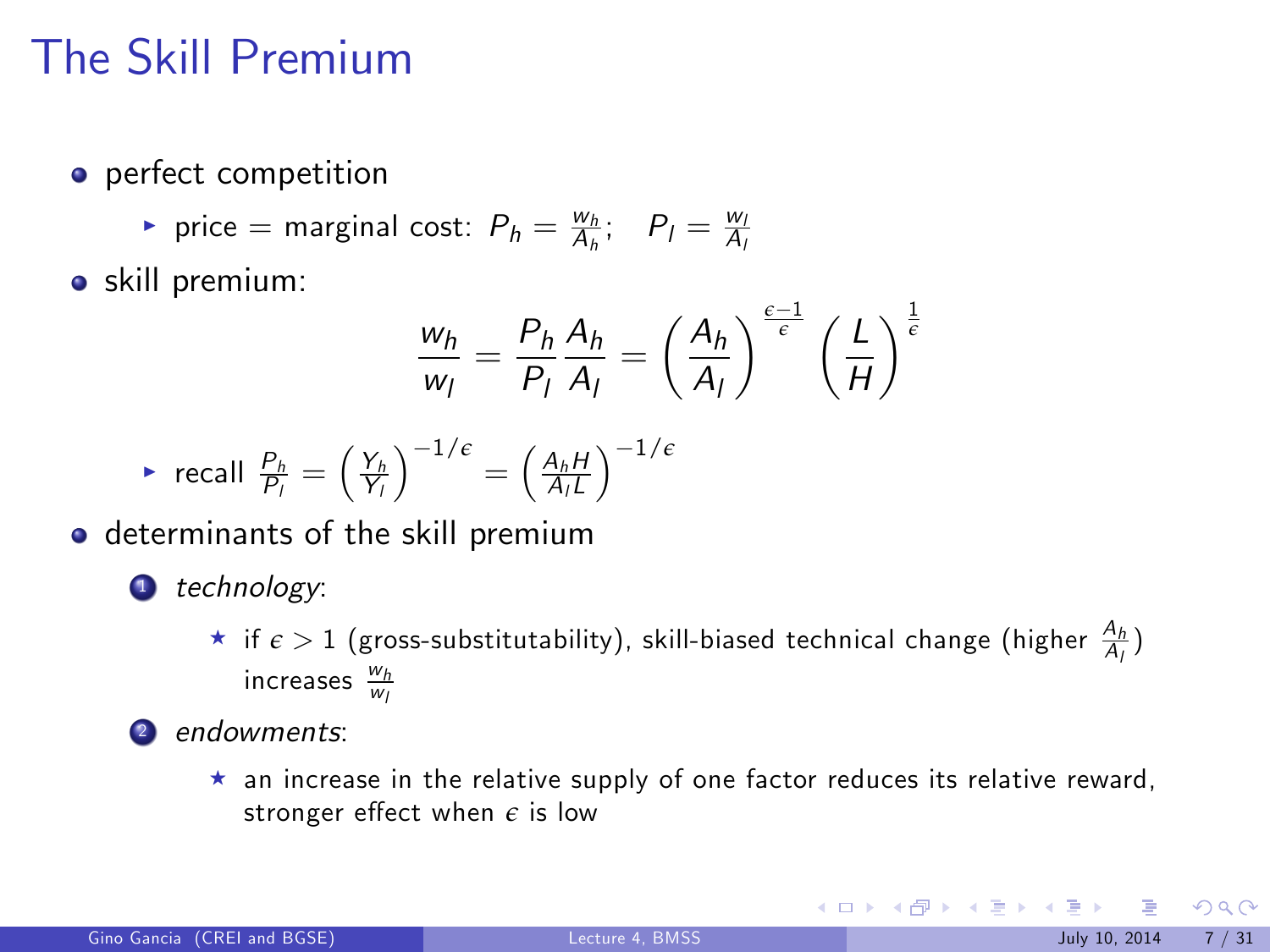## Trade and the Skill Premium

- e effect of trade:
	- $\triangleright$  similar to a change in endowments
- integrating two identical countries:
	- $\blacktriangleright$  equal to doubling  $H$  and  $L\to$  no change in  $\frac{w_h}{w_l}$
- N-S trade integration
	- $\blacktriangleright$  between a skill-abundant North and a skill-scarce South $^*$ :

$$
\frac{H}{L} > \frac{H^* + H}{L^* + L} > \frac{H^*}{L^*}
$$
\n
$$
\frac{w_h}{w_l} < \left(\frac{w_h}{w_l}\right)^{trade} < \frac{w_h^*}{w_l^*}
$$

- $\triangleright$  trade raises the reward of the relatively abundant factor
- problems:
	- $\triangleright$  volume of N-S trade too low (particularly in the 80s and 90s)
	- $\triangleright$  wage inequality increased also in many less-developed countries

 $\Omega$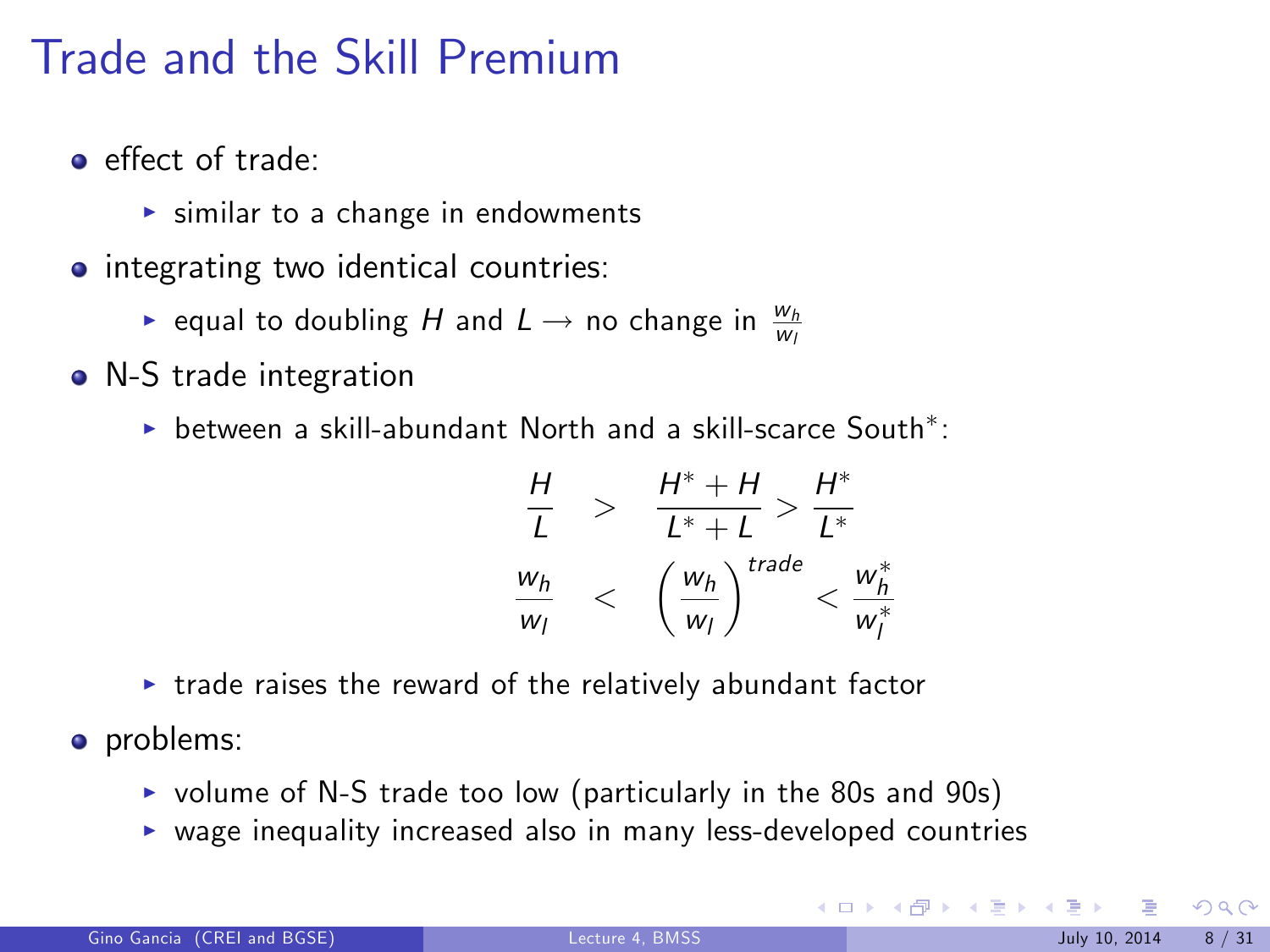# Epifani & Gancia (2008)

• by adding IRS, models of new trade theory can explain:

- $\triangleright$  why trade between identical countries may increase wage inequality
- $\triangleright$  why trade may lead to a pervasive increase in skill premia
- same framework as before, but:
	- skilled workers produce differentiated goods subject to IRS
	- <sup>2</sup> unskilled workers produce homogenous goods
- effect of trade: create bigger markets
	- $\triangleright$  differentiated goods are subject to IRS  $\rightarrow$  benefit more from bigger markets
	- $\triangleright$  skill is more valuable in large global markets

 $\Omega$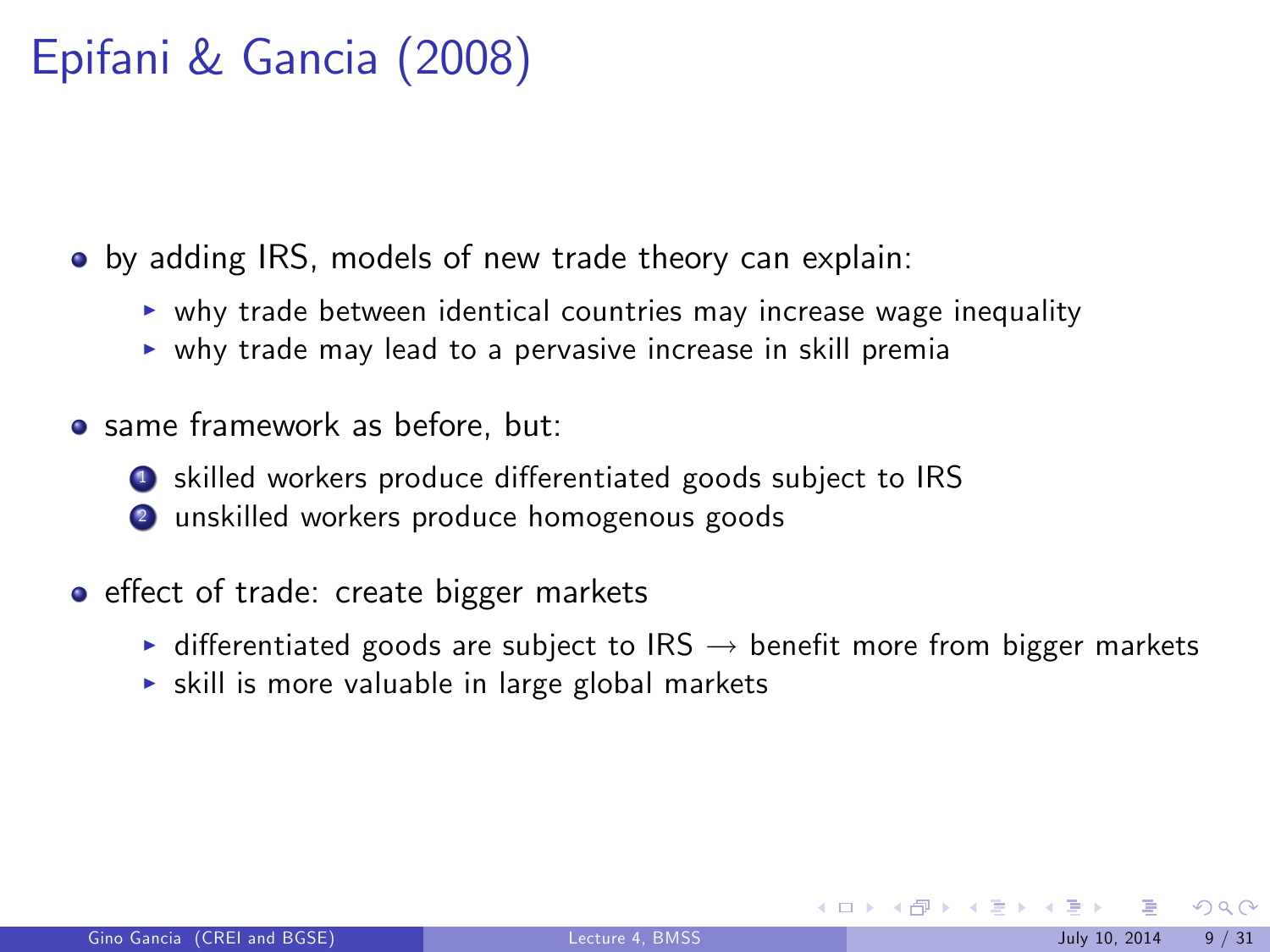#### Skill-Intensive Sector

 $Y_h$  is a CES baskets of differentiated varieties:

$$
Y_h = \left[ \int_0^n y_i^{\alpha} di \right]^{1/\alpha}, \quad \alpha \in (0, 1)
$$

- $\blacktriangleright$  n = number of varieties (endogenous)
- $\sigma = 1/(1 \alpha) > 1$  = elasticity of substitution between varieties

#### $\bullet$  demand for any variety  $y_i$

 $\blacktriangleright$  solve:

$$
\max_{y_i} P_h Y_h - \int_0^n p_i y_i \, di
$$

 $\blacktriangleright$  to get:

$$
y_i = \left(\frac{p_i}{P_h}\right)^{-\sigma} Y_h
$$

**•** demand with price elasticity  $\sigma = 1/(1 - \alpha)$ 

 $QQ$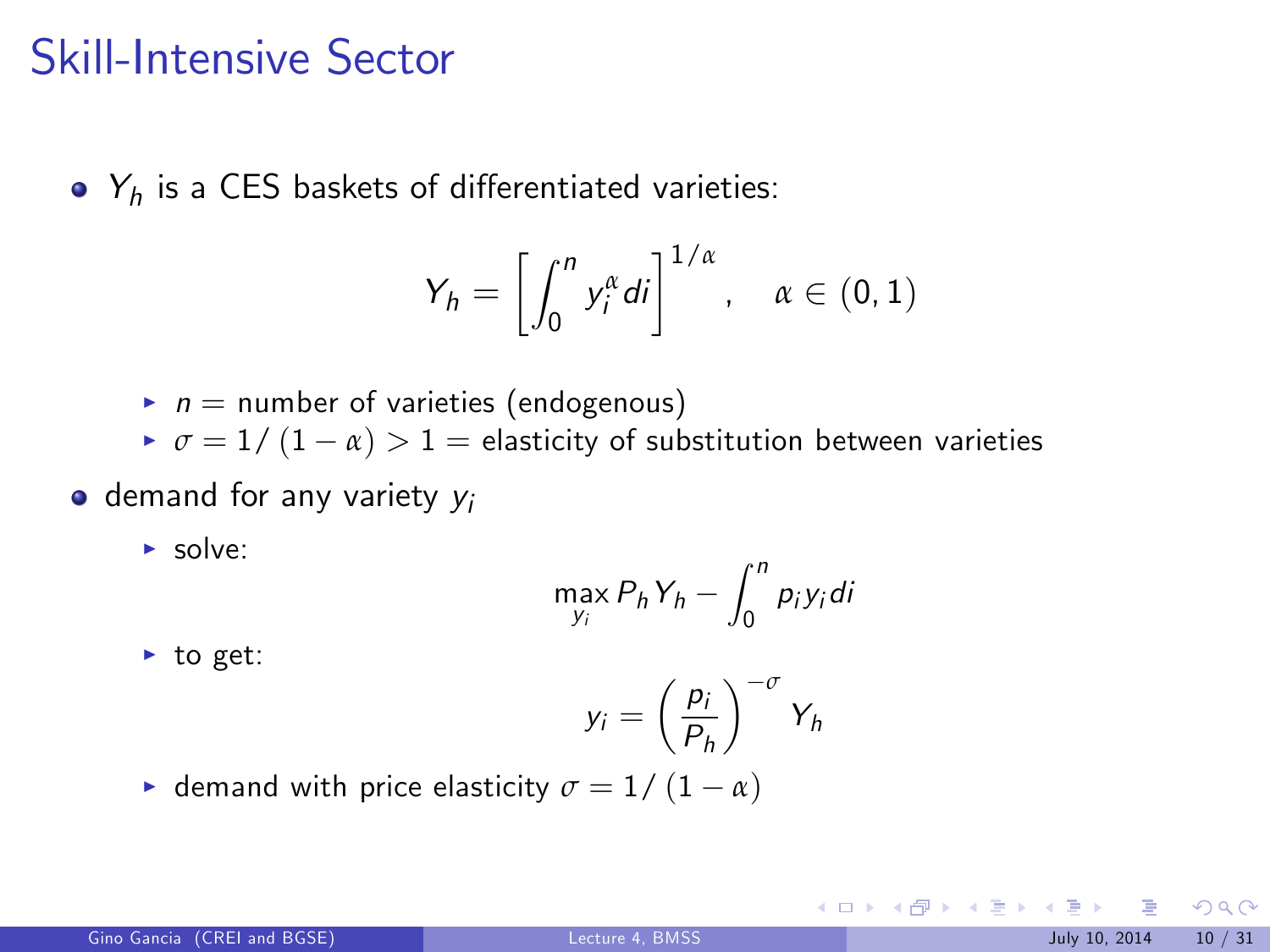#### Firms - Monopolistic Competition

 $\bullet$  one firm  $=$  one variety, total cost function:

$$
TC = (f + \beta y_i) w_h
$$

- $\blacktriangleright$  f = fixed cost,  $\beta$  = variable cost, all costs in units of labor
- $\blacktriangleright$  price = markup over MC:

$$
p=\frac{\beta w}{\alpha}
$$

- **F** simplification:  $\beta = \alpha \rightarrow p = w$
- free entry  $(\pi = 0)$ :

$$
(p - c w_h) y_i = w_h F \rightarrow y = \frac{f}{1 - \beta}
$$

- $\blacktriangleright$  pins down firm scale
- $\triangleright$  simplification:  $f = 1 \beta$  to get  $y = 1$

 $209$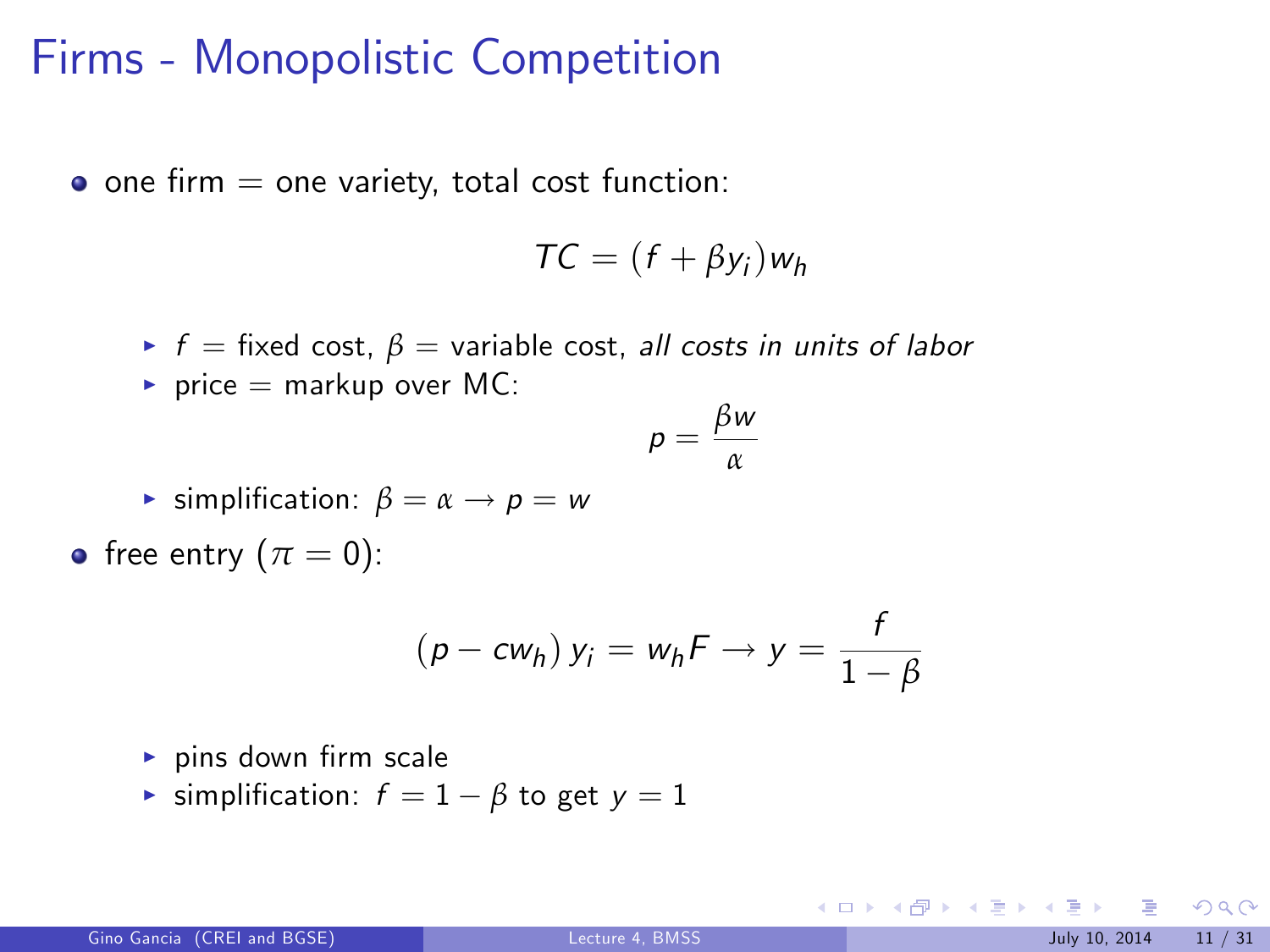## Varieties and Productivity

• labor marker clearing (demand  $=$  supply):

$$
(f + \beta y)n = H \rightarrow n = H
$$

ightharpoonup with a fixed y, a higher H increases the number of firms only production of  $Y_h$ :

$$
Y_h = \left[\int_0^n y_i^{\alpha} di\right]^{1/\alpha} = n^{1/\alpha} = H^{1/\alpha}
$$

 $\triangleright$  Y<sub>h</sub> increases with n (love of variety) and thus with H :

$$
\frac{\partial \ln Y_h}{\partial \ln H} = \frac{1}{\alpha} > 1
$$

- $\blacktriangleright$  Increasing Returns to Scale
- production of  $Y_i$ :  $Y_i = L$ 
	- homogeneous good under perfect competition  $(A_1 = 1)$

 $209$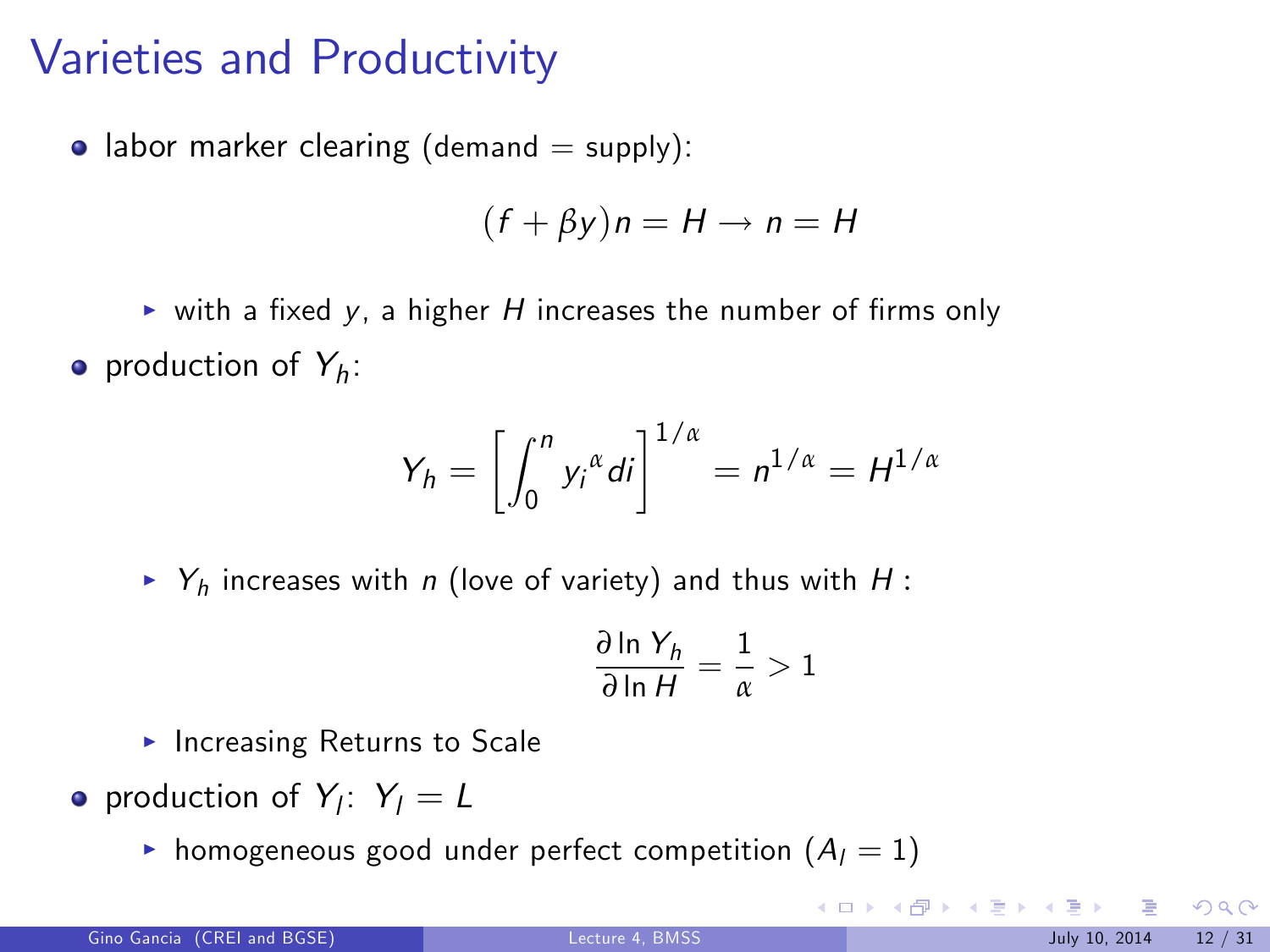#### Trade and the Skill Premium

- new effect of trade:
	- $\rightarrow$  a bigger market can sustain a larger number of firms/varieties
	- new gains from variety (IRS)  $\rightarrow$  a productivity effect!
- effect on the skill premium:
	- $\blacktriangleright$  all revenue goes to workers (zero profit), thus  $\frac{w_h H}{w_l L} = \frac{P_h Y_h}{P_l Y_l}$

$$
\text{ is using } \frac{P_h}{P_i} = \left(\frac{Y_h}{Y_l}\right)^{-1/\epsilon}, \ Y_h = H^{1/\alpha} \text{ and } Y_l = L:
$$

$$
\frac{w_h}{w_I} = L^{1/\epsilon} H^{\frac{\epsilon-1-\alpha\epsilon}{\alpha\epsilon}}
$$

- if  $\epsilon > 1$ , integrating two identical countries raises  $\frac{w_h}{w_l}$
- $\triangleright$  why? because trade increases "productivity" in the skill-intensive sector! • if  $\epsilon > \sigma = 1/ (1 - \alpha)$ , the scale effect is so strong that trade *always* increases the skill-premium
	- $\triangleright$  an increase in H creates its own demand (new products)

 $209$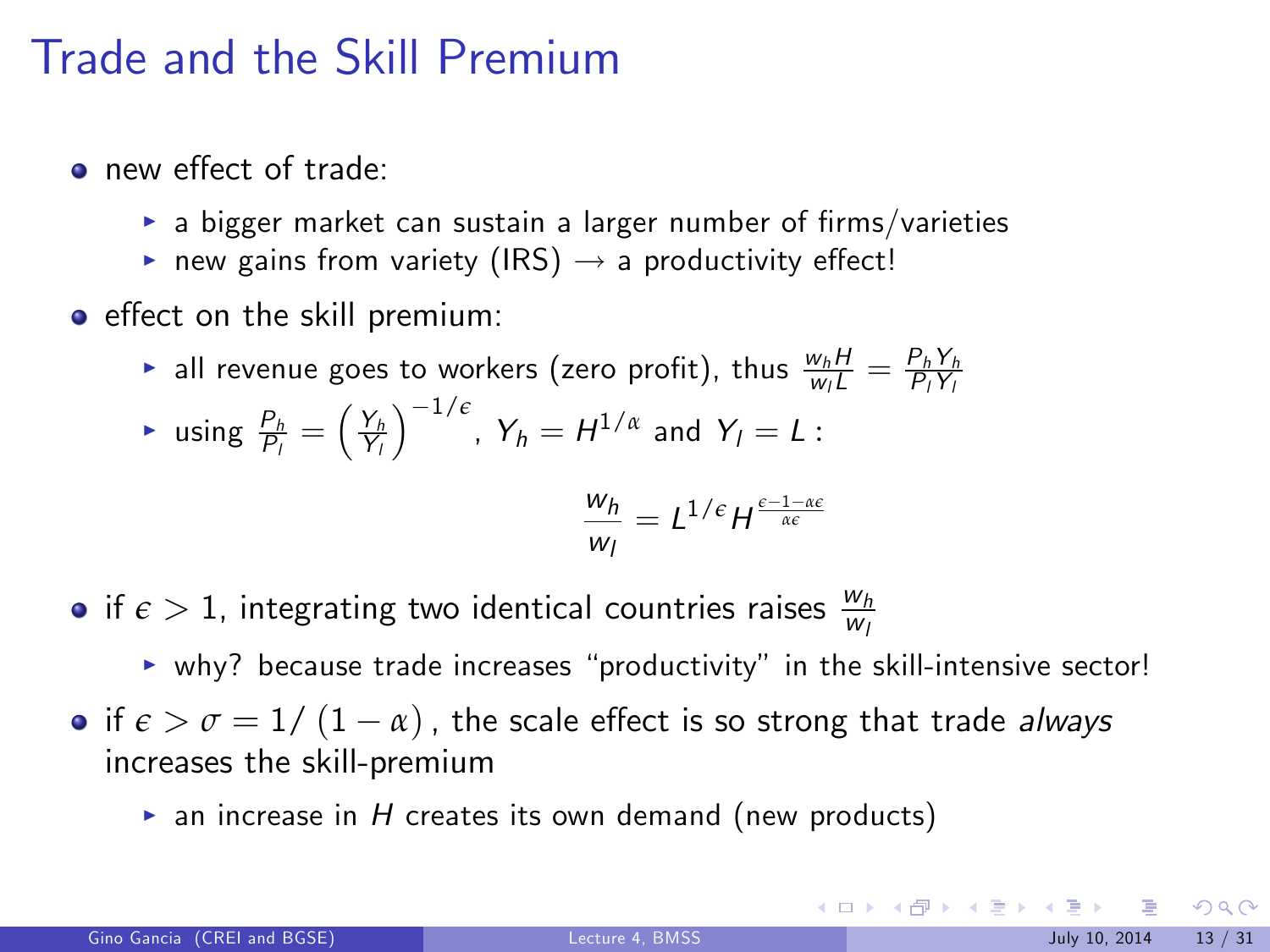## Offshoring and Wages

- introduce offshoring as in:
	- ► Grossman & Rossi-Hansberg (2006, 2008)
	- ▶ Acemoglu, Gancia & Zilibotti (2013)
- focus on offshoring of  $L$ -jobs (more relevant case)
	- $\blacktriangleright$  production of  $Y_l$  requires intermediates that can be separated geographically
	- $\triangleright$  benefit of offshoring: move production to low-wage countries (South)
	- ► but only a fraction  $\kappa < \bar{\kappa} = \frac{L^*}{L + L^*}$  of intermediates can be offshored
- **o** new result:
	- $\triangleright$  offshoring of unskilled jobs can, in some cases, benefit domestic unskilled workers!

 $\Omega$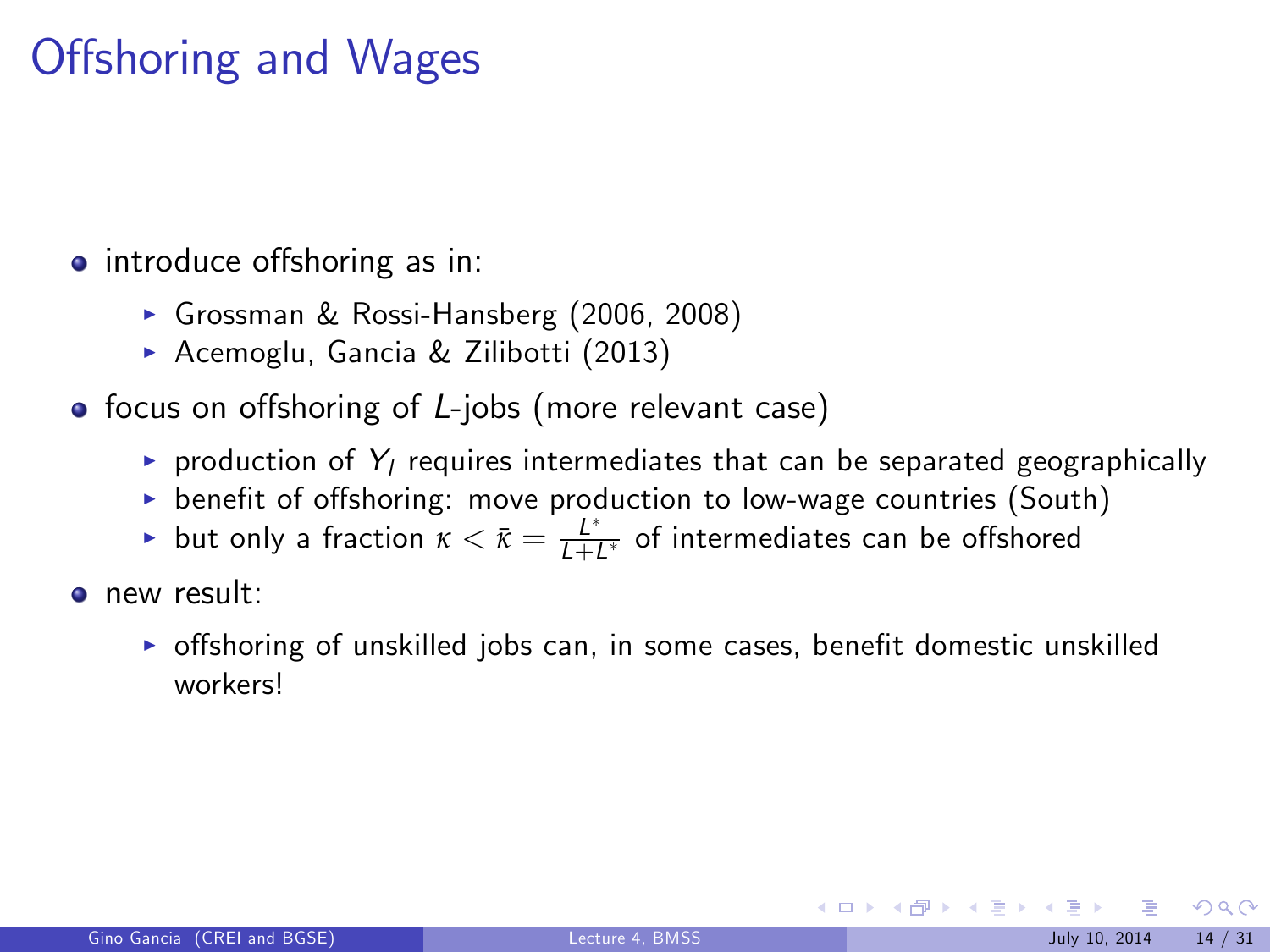## Introducing L-Offshoring

**o** preferences:

$$
Y = \left[ (Y_I)^{\frac{\epsilon - 1}{\epsilon}} + (Y_h)^{\frac{\epsilon - 1}{\epsilon}} \right]^{\frac{\epsilon}{\epsilon - 1}}
$$

 $\blacktriangleright$  where:

$$
Y_{l}=\left[\int_{0}^{1}y_{i}^{\alpha}di\right]^{1/\alpha}=\left[\left(1-\kappa\right)^{1-\alpha}L^{\alpha}+\kappa^{1-\alpha}\left(L^{*}\right)^{\alpha}\right]^{1/\alpha}
$$

- $\blacktriangleright \ \ y^*_i = \frac{L^*}{\kappa}, \ i \in [0, \kappa]$  are offshored to the South
- $y_i = \frac{1}{1 \kappa}, i \in (\kappa, 1]$  are produced in North
- $\sum_{j} y_j = \frac{1}{1 \kappa}, \; i \in (\kappa, 1]$  are produced in N<br>
ightharpoonup in the H sector:  $Y_h = H$
- o perfect competition:
	- $\blacktriangleright$  wages = MPL

$$
w_h = \frac{\partial Y}{\partial H} = Y^{1/\epsilon} Y_h^{-1/\epsilon}
$$

$$
w_l = \frac{\partial Y}{\partial L} = Y^{1/\epsilon} Y_l^{-1/\epsilon} Y_l^{1-\alpha} (1-\kappa)^{1-\alpha} L^{\alpha-1}
$$

 $2990$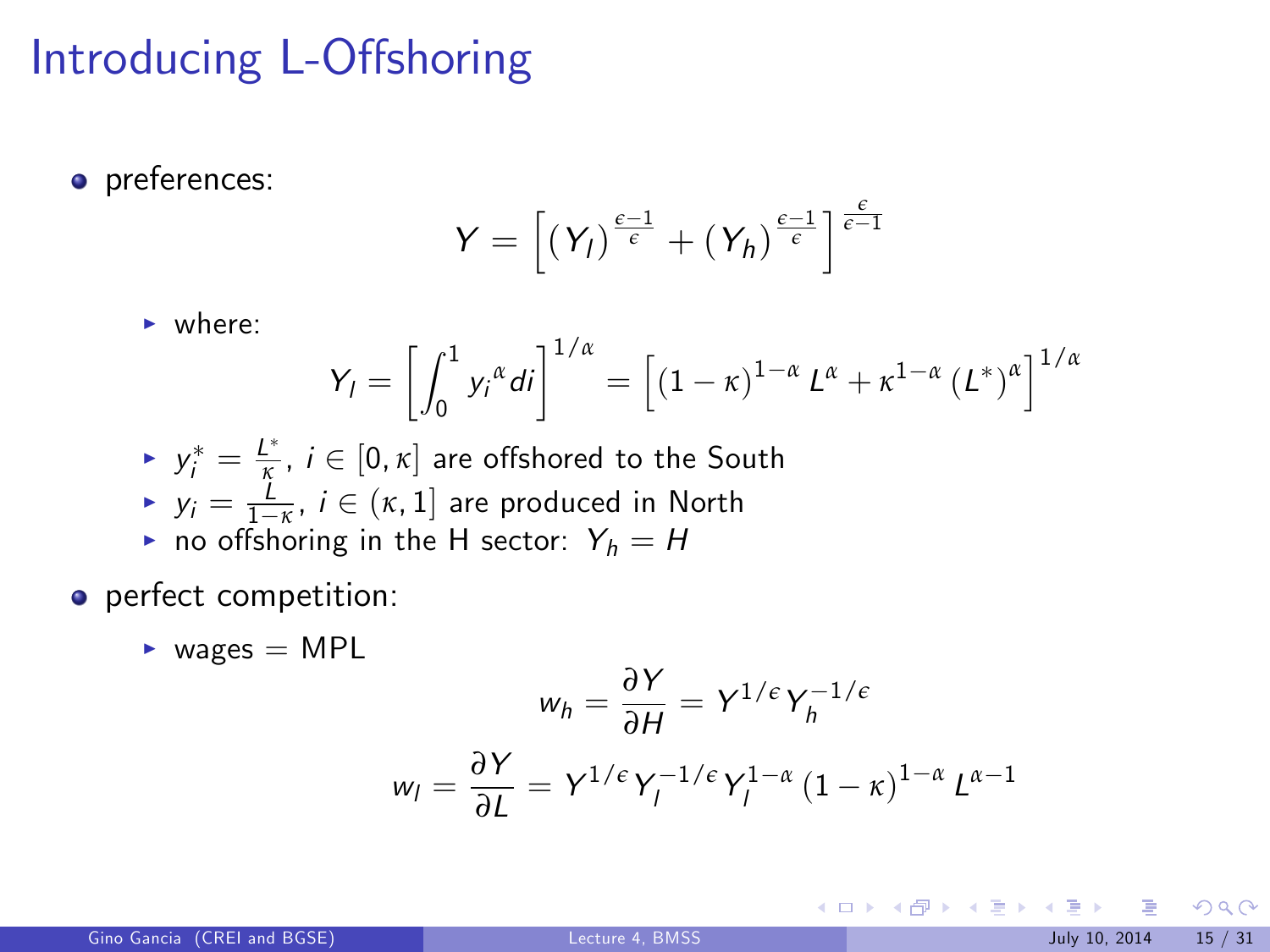## L-Offshoring and the Skill Premium

$$
\frac{w_h}{w_l} = \frac{L^{1-\alpha}}{Y_h^{1/\epsilon}} \cdot \frac{(1-\kappa)^{\alpha-1}}{Y_l^{1-1/\epsilon-\alpha}}
$$

e effects of *κ*:

- $\bullet$  direct effect: less demand for L in North  $\rightarrow$  higher skill premium
- **2** efficiency effect: higher  $Y_1 \rightarrow (?)$
- **•** if tasks are sufficiently complementary  $(\alpha < 1 1/\epsilon)$ 
	- **►**  $\frac{w_h}{w_l}$  is a U function of *κ*

$$
\triangleright \text{ why? recall } \frac{\partial Y_I(\kappa \simeq 0)}{\partial \kappa} \to \infty \text{, and } \frac{\partial Y_I(\kappa \simeq \bar{\kappa})}{\partial \kappa} \to 0
$$

 $\bullet$  intuition:

- **•** with enough complementarity, cost saving on  $[0, \kappa]$  increases the demand for workers on  $(\kappa, 1]$  too  $\rightarrow$  lower skill premium
- $\blacktriangleright$  but this effect disappears as  $w_l^* \to w_l$
- Grossman & Rossi-Hansberg (2006, 2008)
	- $\blacktriangleright$  ICT increases foreign productivity  $\rightarrow$  lowers  $\frac{w_h}{w_l}$  if  $\alpha < 1 1/\epsilon$

<span id="page-15-0"></span> $209$ 

メロメ メ部 メメ きょうくきょう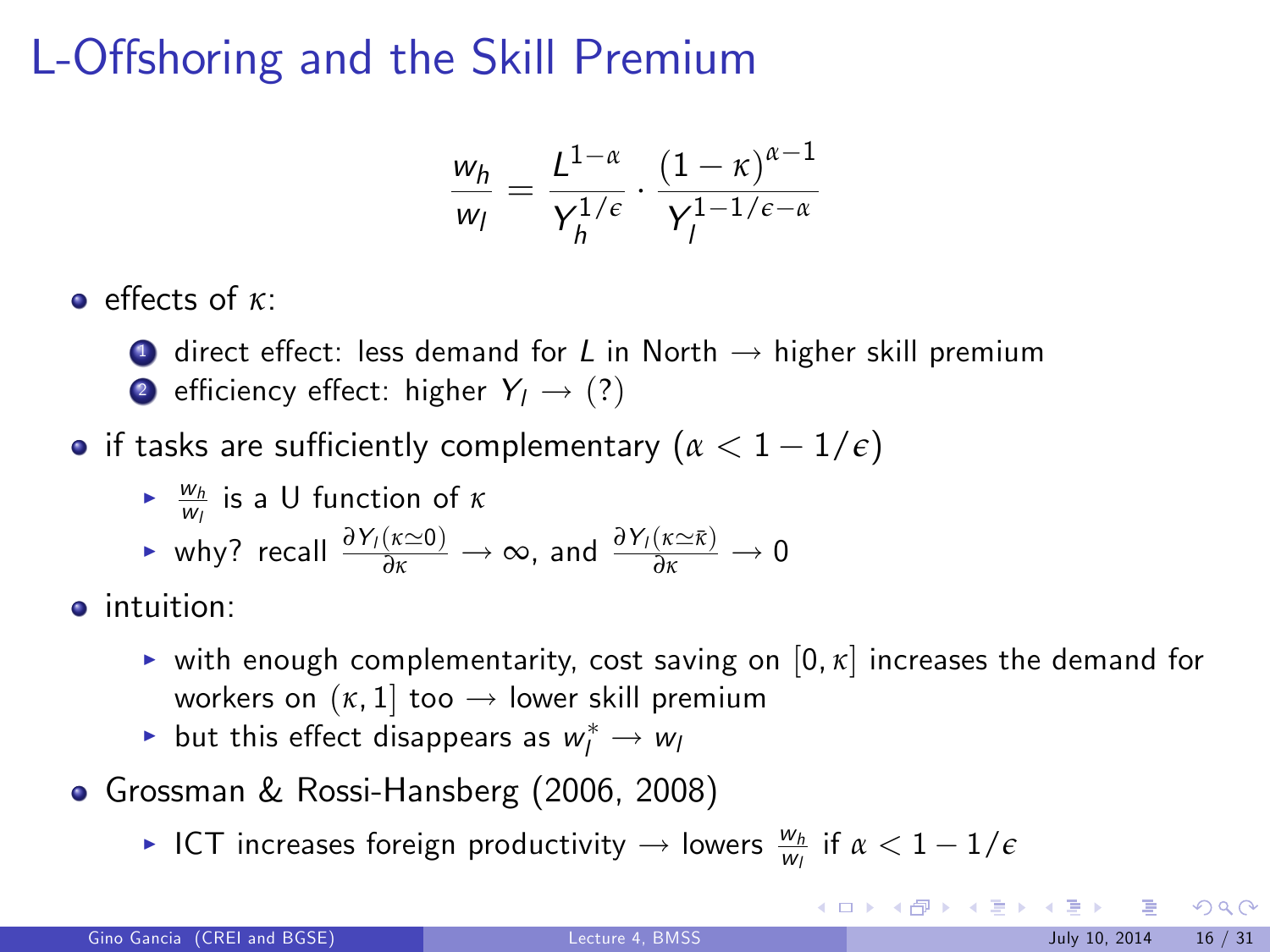## L-Offshoring and the Skill Premium



**e**  $\epsilon = 1.6$ , solid:  $\sigma = 5$ , dashed:  $\sigma = 1.25$ ,  $\sigma = 1/(1 - \alpha)$ 

**≮ロ ▶ ⊀ 伊 ▶** 

 $\rightarrow$   $\equiv$   $\rightarrow$ 

 $299$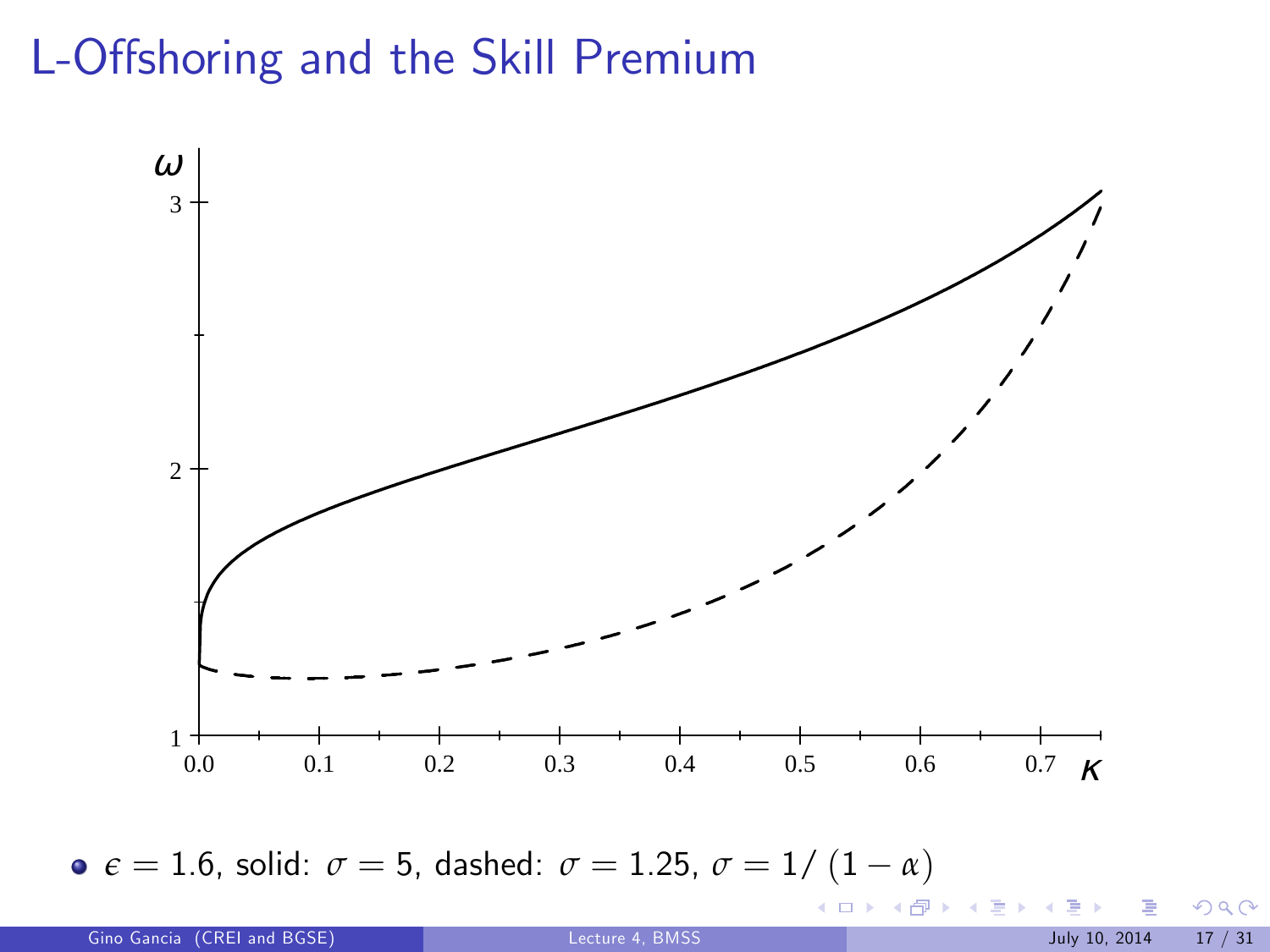## Feenstra & Hanson (1997, 1999)

- the removal of barriers to Foreign Direct Investment has triggered offshoring from US to Mexico
- **•** this relocation of economic activity can increase wage inequality in both countries
- why?
	- $\triangleright$  because offshored activity are low-skill intensive relative to US production
	- $\triangleright$  but they are skill-intensive relative to Mexican production
- thus, the skill-intensity of production (and thus the demand for skill) increases both in US and Mexico

<span id="page-17-0"></span> $\Omega$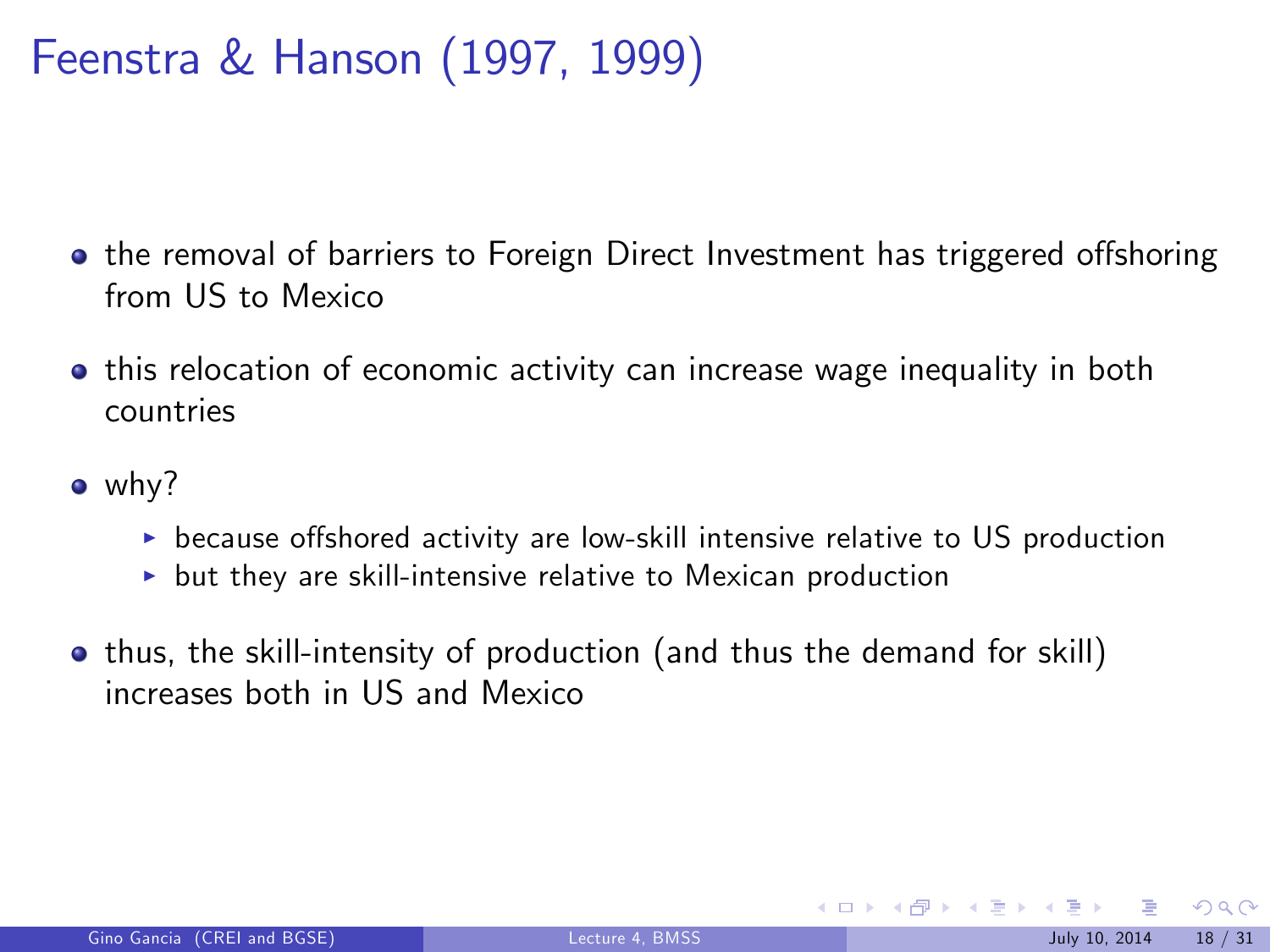Trade and Wages with Heterogeneous Firms and Workers

- Helpman, Itskhoki & Redding (2010)
	- $\triangleright$  Melitz (2003) + labor market frictions  $\rightarrow$  wage dispersion, unemployment
- key ingredients:
	- $\blacktriangleright$  monopolistic competition with heterogeneous firms
	- $\blacktriangleright$  fixed cost of exporting
	- $\blacktriangleright$  labor market frictions
		- $\star$  random search and matching ( $\rightarrow$  rent sharing between firms and workers)
		- $\star$  unobservable worker ability heterogeneity
		- $\star$  costly screening by firms
- a main results:
	- $\triangleright$  trade benefits disproportionately more productive firms
	- $\triangleright$  more productive firms pay higher wages
	- $\triangleright$  trade increases wage inequality and may increase unemployment

 $\Omega$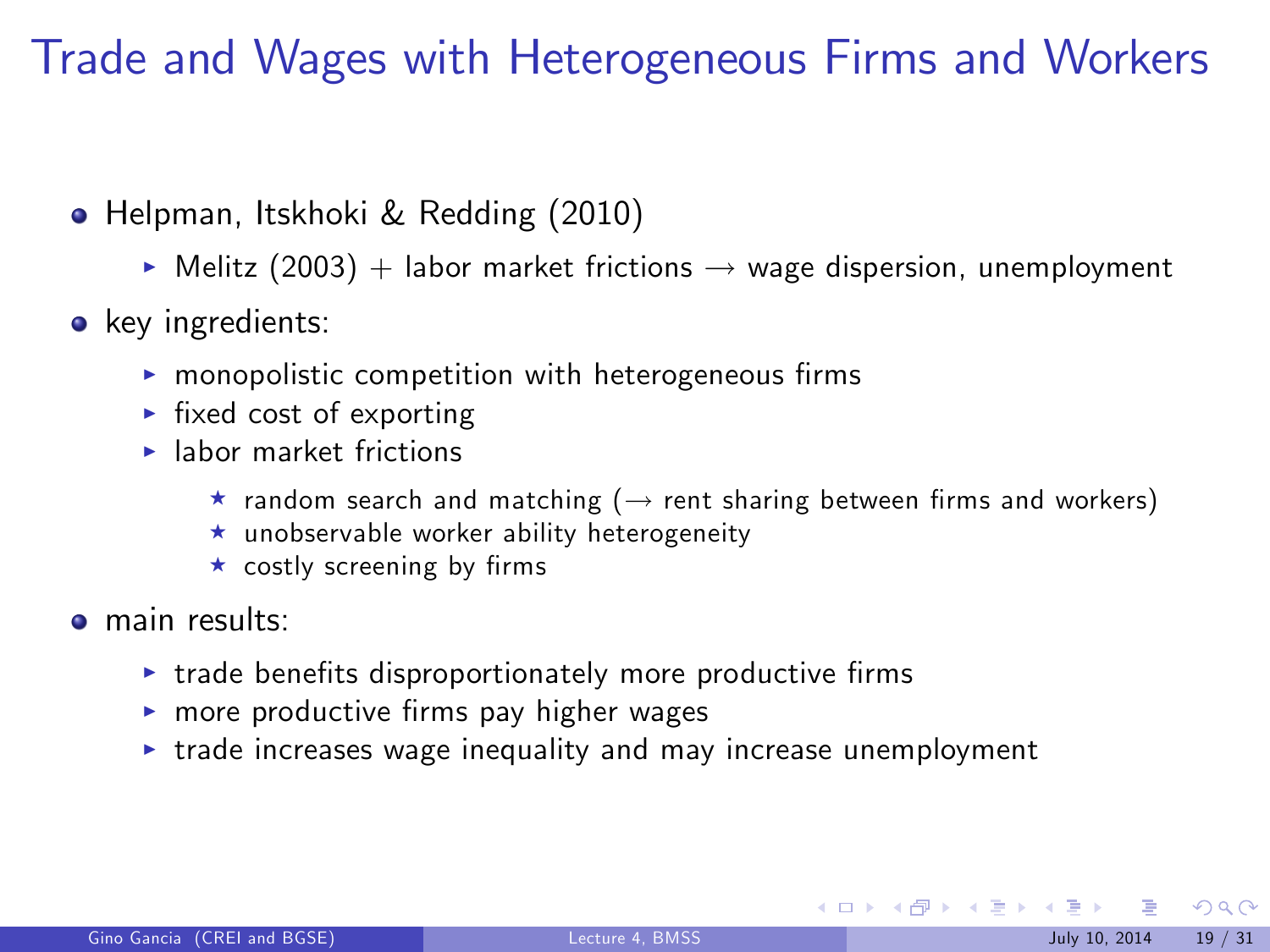#### Market Structure

• monopolistic competition as in Melitz (2003)

- $\blacktriangleright$  fixed entry cost,  $f_e$
- **P** productivity draw  $\theta \sim$  Pareto(z)
- $\blacktriangleright$  fixed production cost,  $f_d$
- $\blacktriangleright$  fixed export cost,  $f_x$

**o** revenue per firm:

$$
r(\theta) = r_d(\theta) + r_x(\theta) = (A + I_x A^*) y(\theta)^{\beta}
$$

- $r_d(\theta)$ ,  $r_x(\theta)$  = revenue from home and foreign market
- $\blacktriangleright$   $A$  and  $A^*$  capture home and foreign demand conditions
- $I_x = 1$  if firm exports, 0 otherwise
- $\blacktriangleright$  downward sloping demand curve

 $\Omega$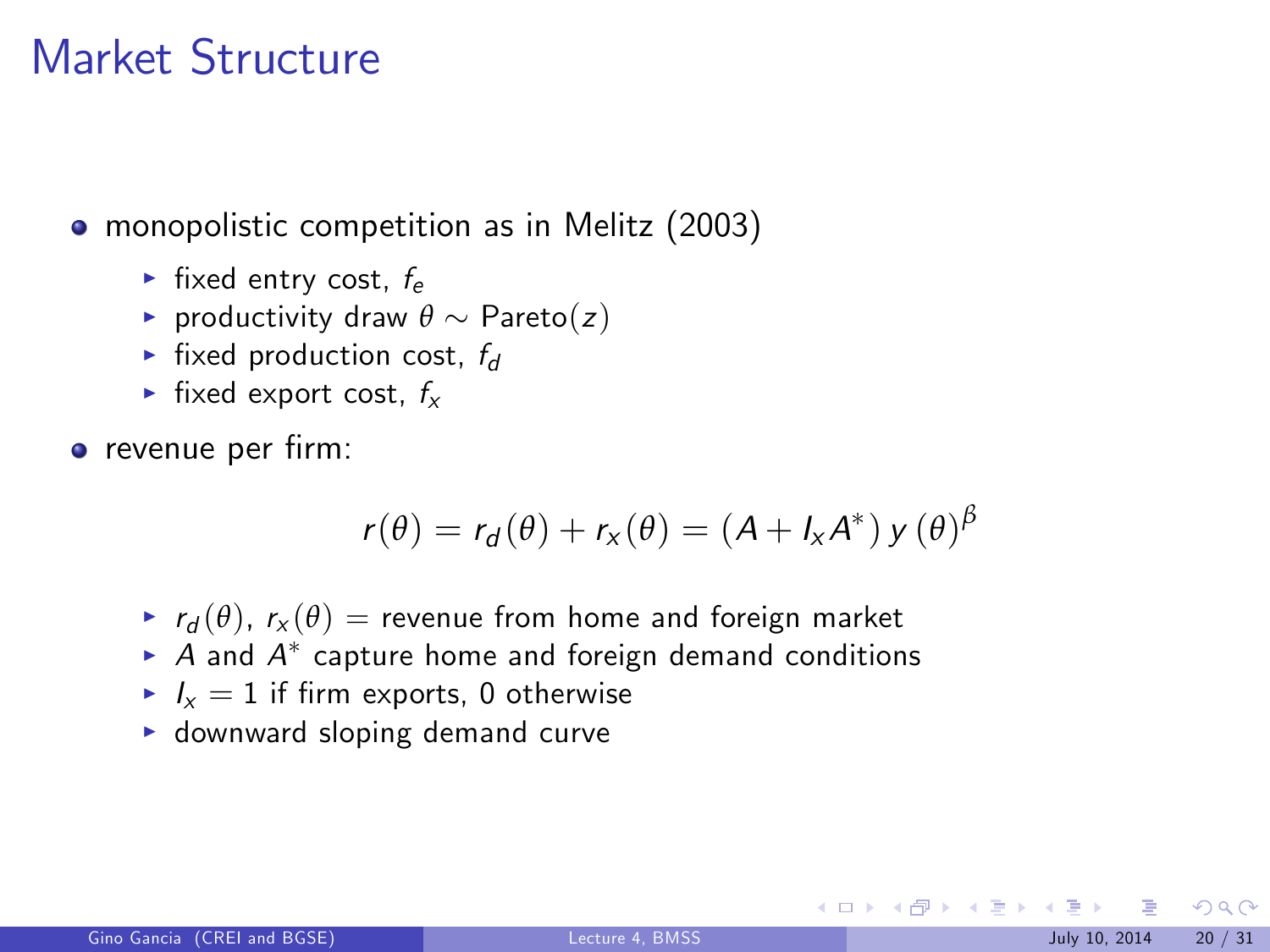#### **Technology**

**•** output of firm with  $\theta$  productivity, h employees of average ability  $\bar{a}$ :

 $y = θh^γ$ ā,

- $\rightarrow \gamma \in (0, 1) \rightarrow \text{DRS}$  (e.g., span of control model)
- $\blacktriangleright$  ability *a* unobservable and Pareto:  $G_a(a) = 1 (1/a)^k$
- firm pays bn to match randomly with  $n \geq h$  workers

firm pays  $\frac{ca_{c}^{2}}{\delta}$  to screen out workers with  $a < a_{c}$ 

$$
\bar{a} = \frac{k}{k-1} a_c \quad \text{and} \quad h = n \left(\frac{1}{a_c}\right)^k
$$

**F** assume  $k < 1/\gamma$  (screening will be profitable)

 $209$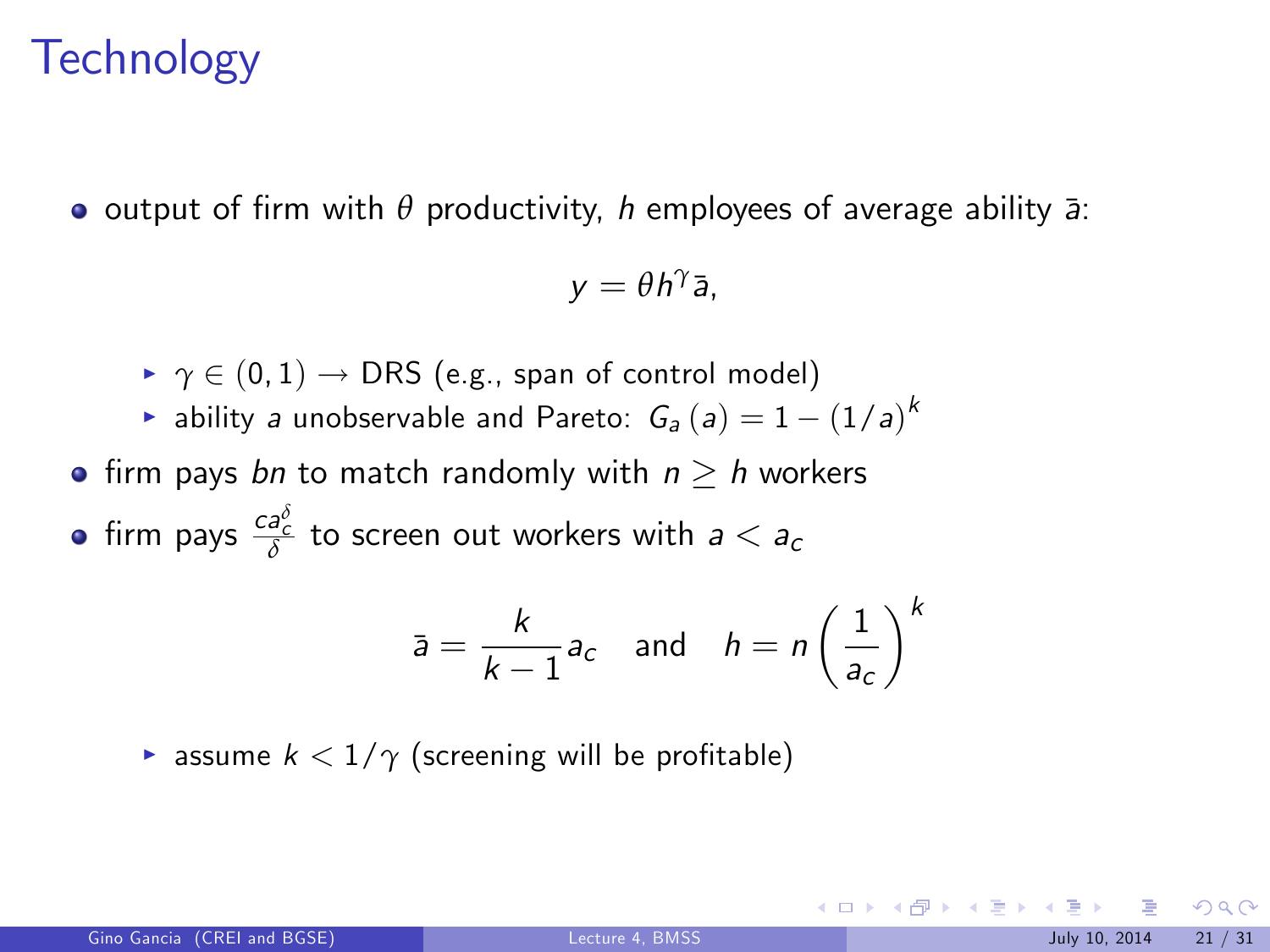## Firmís Problem

- wage bargaining as in Stole & Zwiebel (1996):
	- $\triangleright$  firm's share of revenues = 1/ (1 + *βγ*)

 $\bullet$  firm solves

$$
\pi(\theta) = \max_{n, a_c, l_x} \left\{ \frac{r(\theta)}{1 + \beta \gamma} - bn - \frac{c(a_c)^{\delta}}{\delta} - f_d - l_x f_x \right\}
$$

$$
\blacktriangleright \text{ where } r(\theta) = (A + I_x A^*) \left( \frac{k}{k-1} \theta n^\gamma a_c^{1-\gamma k} \right)^\beta
$$

FOC for *n* : 
$$
\frac{\beta \gamma}{1 + \beta \gamma} r(\theta) = b n(\theta)
$$
  
FOC for  $a_c$  : 
$$
\frac{\beta (1 - \gamma k)}{1 + \beta \gamma} r(\theta) = c (a_c(\theta))^{\delta}
$$

- $\blacktriangleright$  more productive firms:
	- $\star$  sample more workers,  $n'(\theta) > 0$
	- $\star$  screen at a higher ability threshold,  $a_{c}'\left(\theta\right)>0$
- $\blacktriangleright$   $\theta < \theta_d$  exit and  $\theta > \theta_x$  export

 $299$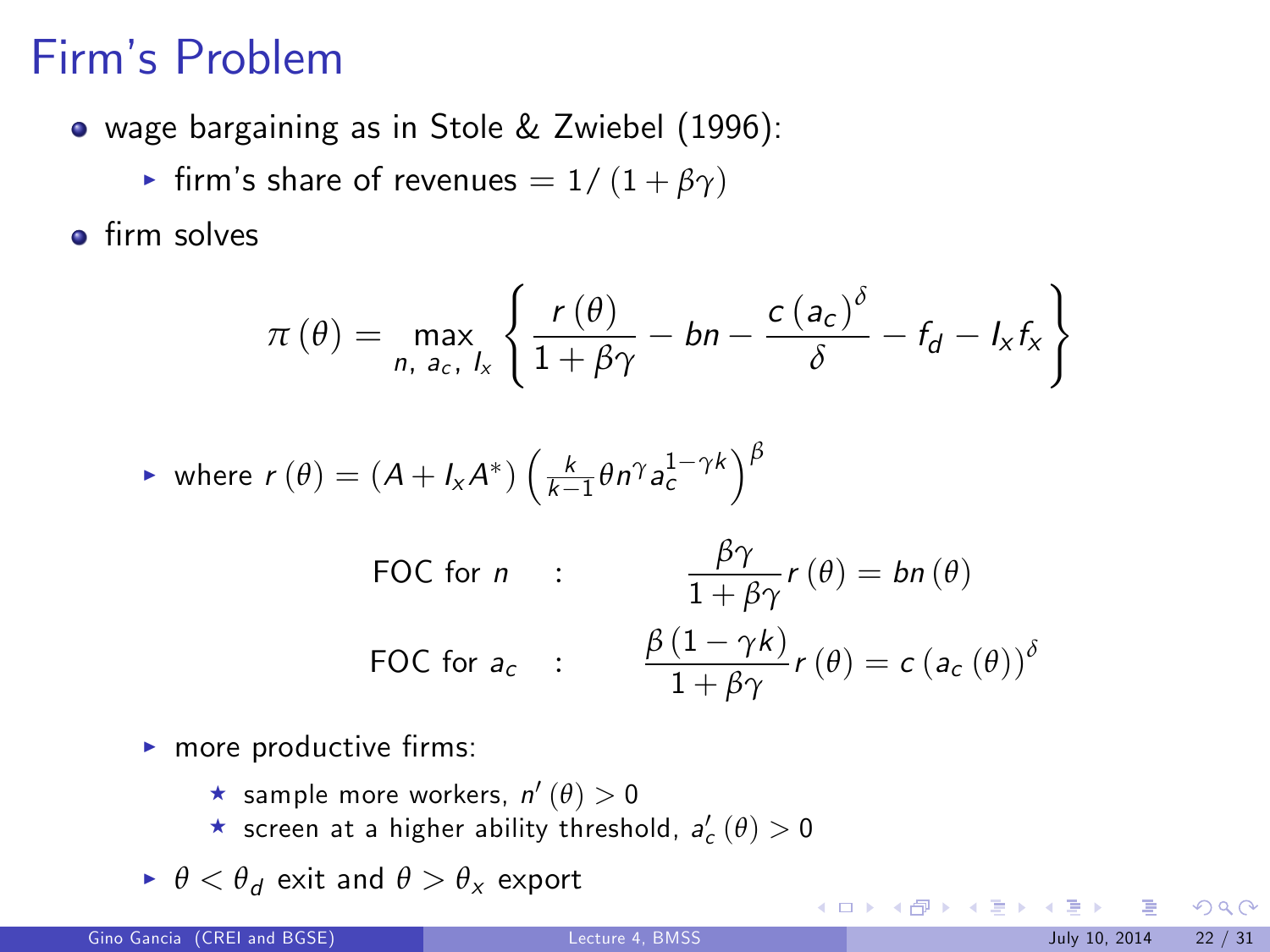## Profits, Cutoffs and Wages

- profits:
	- $\blacktriangleright$  using the FOCs:

$$
\pi(\theta) = \Gamma[r_d(\theta) + I_x r_x(\theta)] - f_d - I_x f_x
$$

$$
\star \ \Gamma = \tfrac{1-\beta\gamma-\beta(1-\gamma k)/\delta}{1+\beta\gamma}
$$

 $\blacktriangleright$  productivity cutoffs

$$
\begin{array}{rcl}\n\theta_d & \vdots & \Gamma r_d \left( \theta_d \right) = f_d \\
\theta_x & \vdots & \Gamma r_x \left( \theta_x \right) = f_x\n\end{array}
$$

- **P** profit increases smoothly in  $\theta$ , revenue jumps for exporters to cover  $f_x$
- wages:
	- If from FOC +  $h = na_c^{-k}$ :

$$
w(\theta) h(\theta) = \frac{\beta \gamma}{1 + \beta \gamma} r(\theta) = bn(\theta) \rightarrow w(\theta) = b [a_c(\theta)]^k
$$

 $\triangleright$  more productive firms pay higher wages  $+$  exporter wage premium

 $299$ 

メロメ メ都 メメ きょうくぼ メー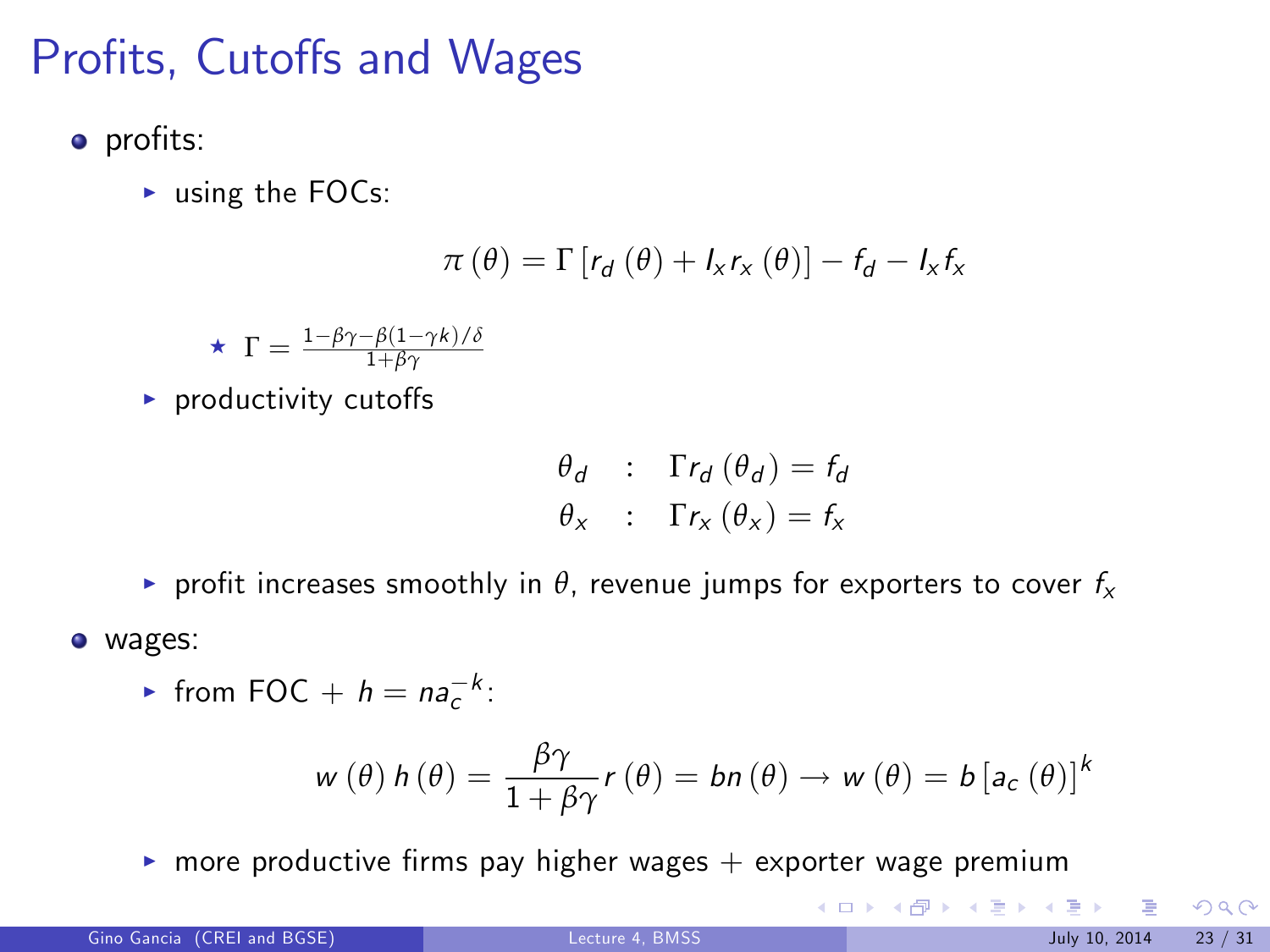## **Wage Profiles**

o open economy versus autarky:



 $290$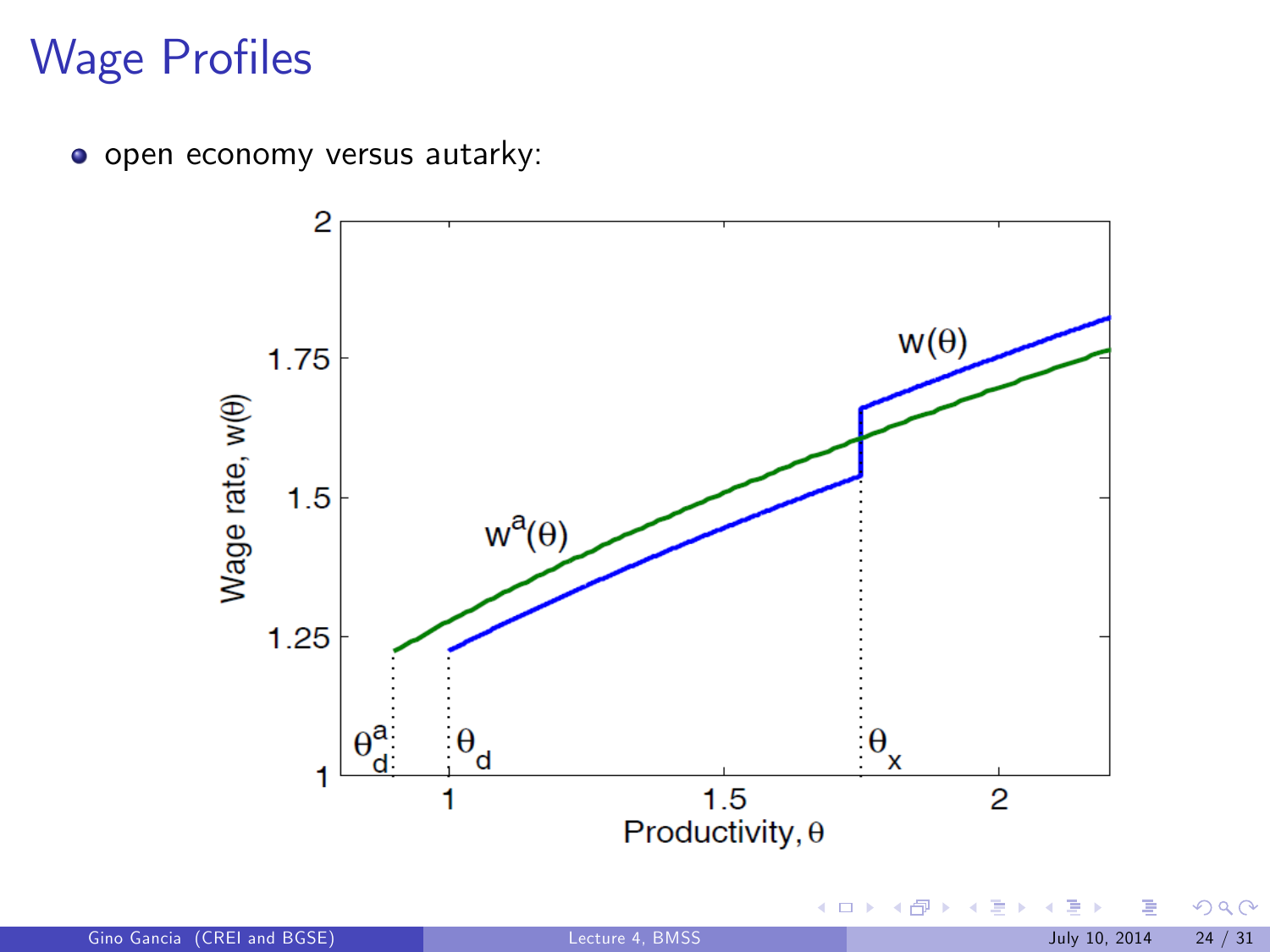#### Openness and Wage Inequality



Gino Gancia (CREI and BGSE) [Lecture 4, BMSS](#page-0-0) July 10, 2014 25 / 31

 $299$ 

**K ロ ト K 御 ト K ミ ト**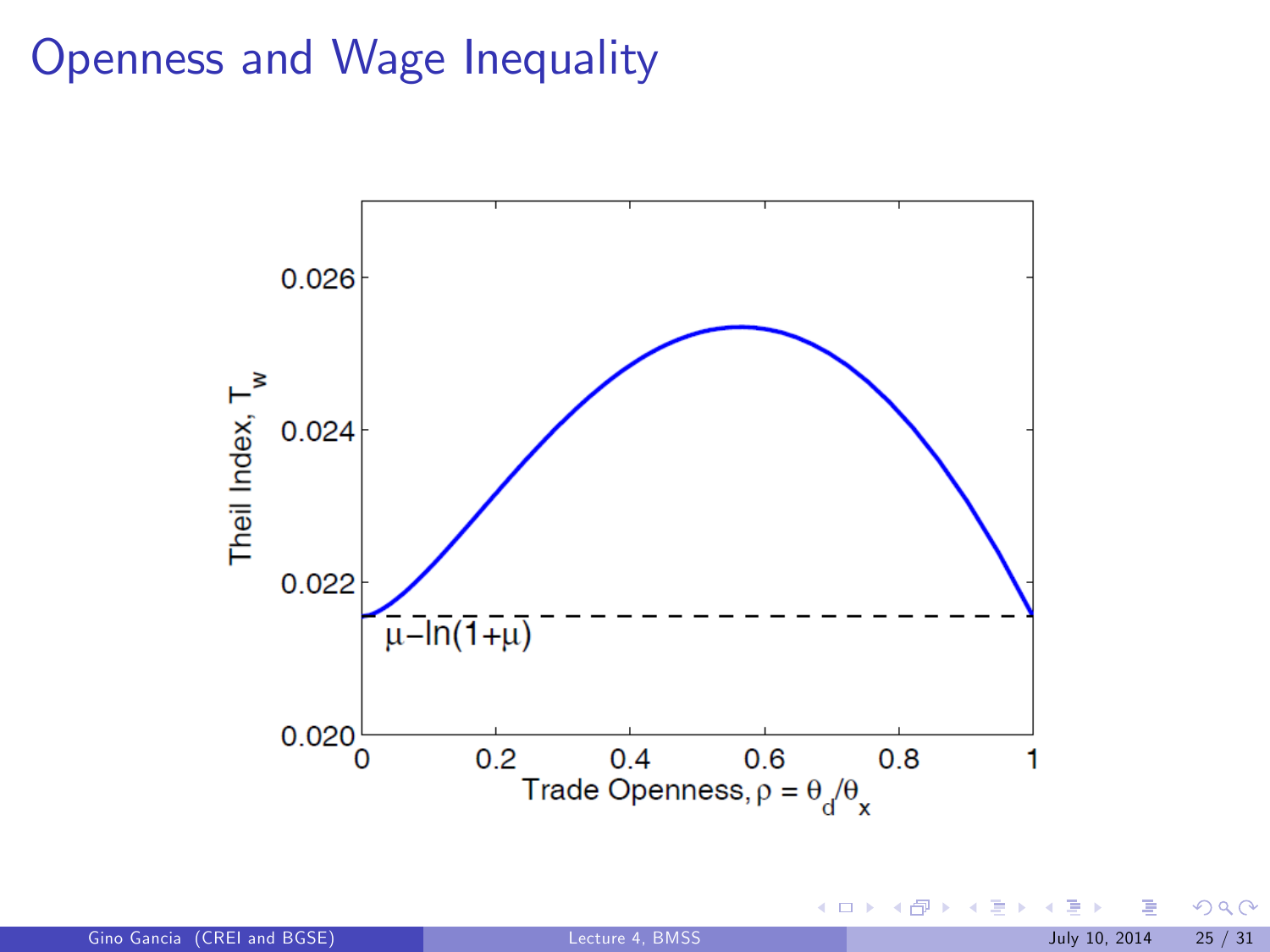#### Trade and Unemployment

- $\bullet$  tightness x depends on labor supply decisions
	- $\triangleright$  indifference between seeking a job (with unemployment risk) and a safe outside option *ω* :

$$
\omega = \frac{N}{L} \frac{wh}{n} = \frac{N}{L} b
$$

- $L =$  total job seekers
- $N =$  total sampled workers
- **e** employment rate:

$$
\frac{H}{L} = \frac{H}{N}\frac{N}{L} = \frac{H}{N}\frac{\omega}{b}
$$

- $H =$  total hired workers
- $\blacktriangleright$  given  $(\omega, b)$ ,  $\frac{H}{L}$  is higher in a trade equilibrium than in autarky
	- $\star$  why? trade reallocate workers towards more productive firms
	- $\star$  but more productive firms are more selective  $(h/n = a_c^{-k})$
- $\triangleright$  trade may increase unemployment

 $\Omega$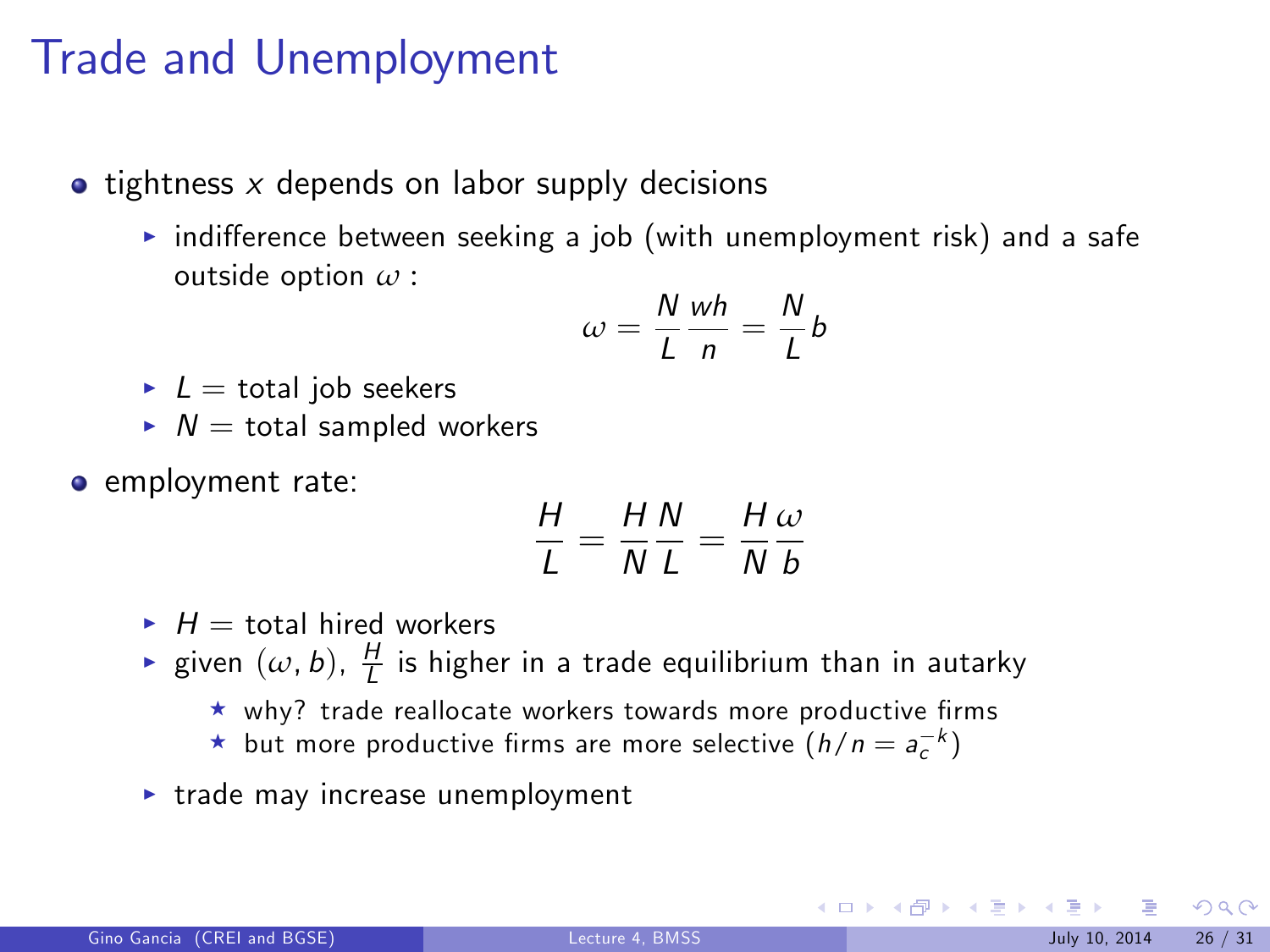## Further Readings

- some supportive evidence:
	- $\blacktriangleright$  Helpman-Itskhoki-Muendler-Redding (2014)  $\rightarrow$  structural estimation using Brazilian data
	- Amiti & Davis (2011)  $\rightarrow$  similar results with fair wages, supportive evidence from Indonesia
- Helpman & Itskhoki (2010):
	- ▶ differences in labor market institutions may be a source of Comparative Advantage
	- $\triangleright$  trade may affect unemployment by changing the sectorial composition of the economy (specialization)
	- $\blacktriangleright$  labor market reforms may affect foreign countries through trade linkages
- **•** Trade, Sorting and Inequality:
	- $\triangleright$  Ohnshorge & Trefler (2007), Costinot & Vogel (2010), Monte (2011), Sampson (2012)
- Offshoring, Sorting and Inequality:
	- ▶ Antras, Garicano & Rossi-Hansberg (2006), Kremer & Maskin (2006)

 $\Omega$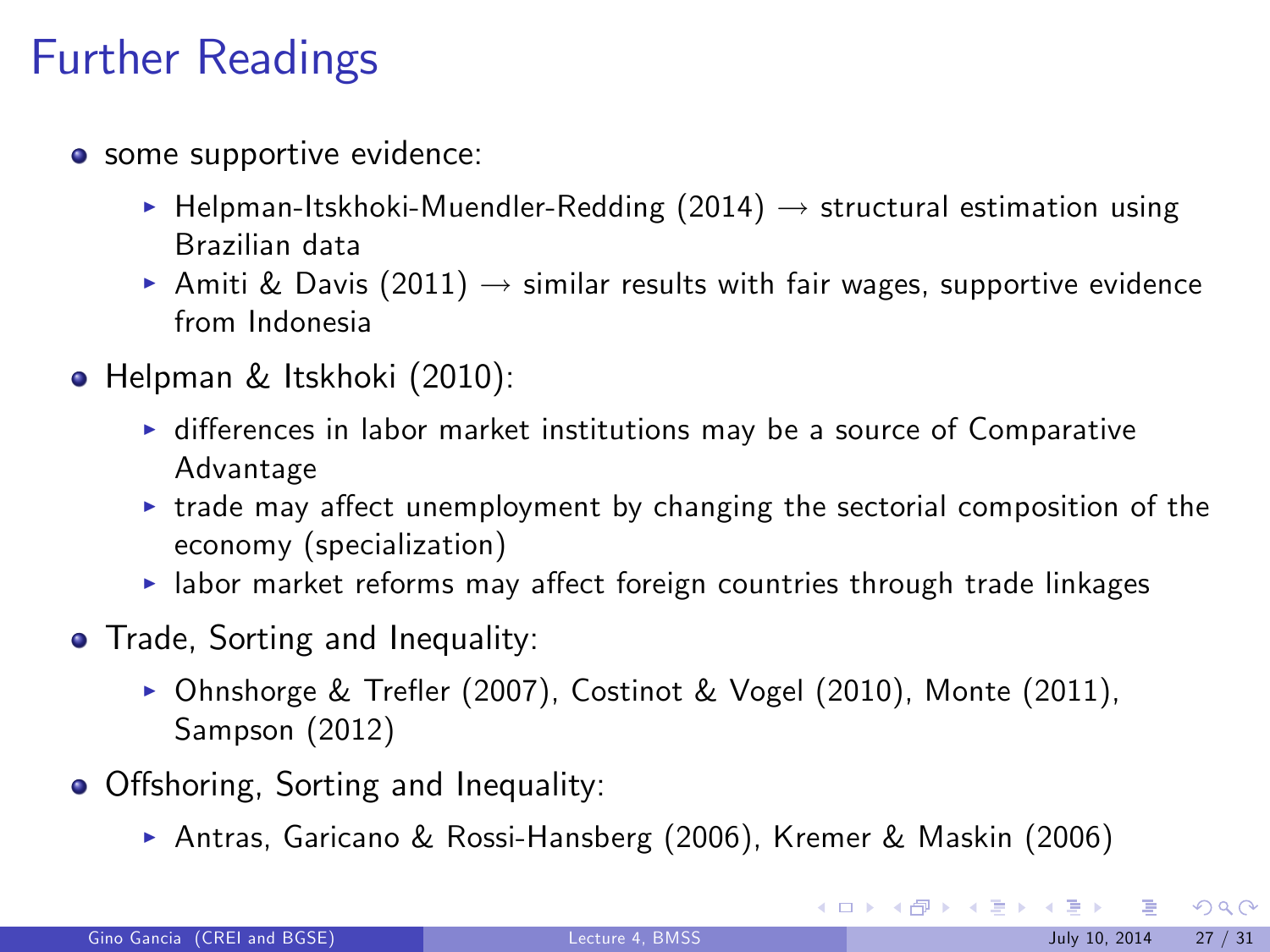## Trade and Unemployment

**e** countries differ in labor market institutions:

- ▶ how does trade interact with (different) labor market institutions?
- **•** Davis (1998)
	- before the 70s, unemployment in Europe was  $\sim 2 3\%$ , now it's much higher
	- $\blacktriangleright$  European labor markets are rigid
	- $\triangleright$  claim: globalization + rigidity  $\rightarrow$  higher European unemployment
- $\bullet$  trade model with two factors (H and L) and two countries:
	- $\triangleright$  US: flexible wages
	- Europe: binding minimum wage for unskilled workers
	- $\triangleright$  result: Europe-US trade can increase European unemployment

 $\Omega$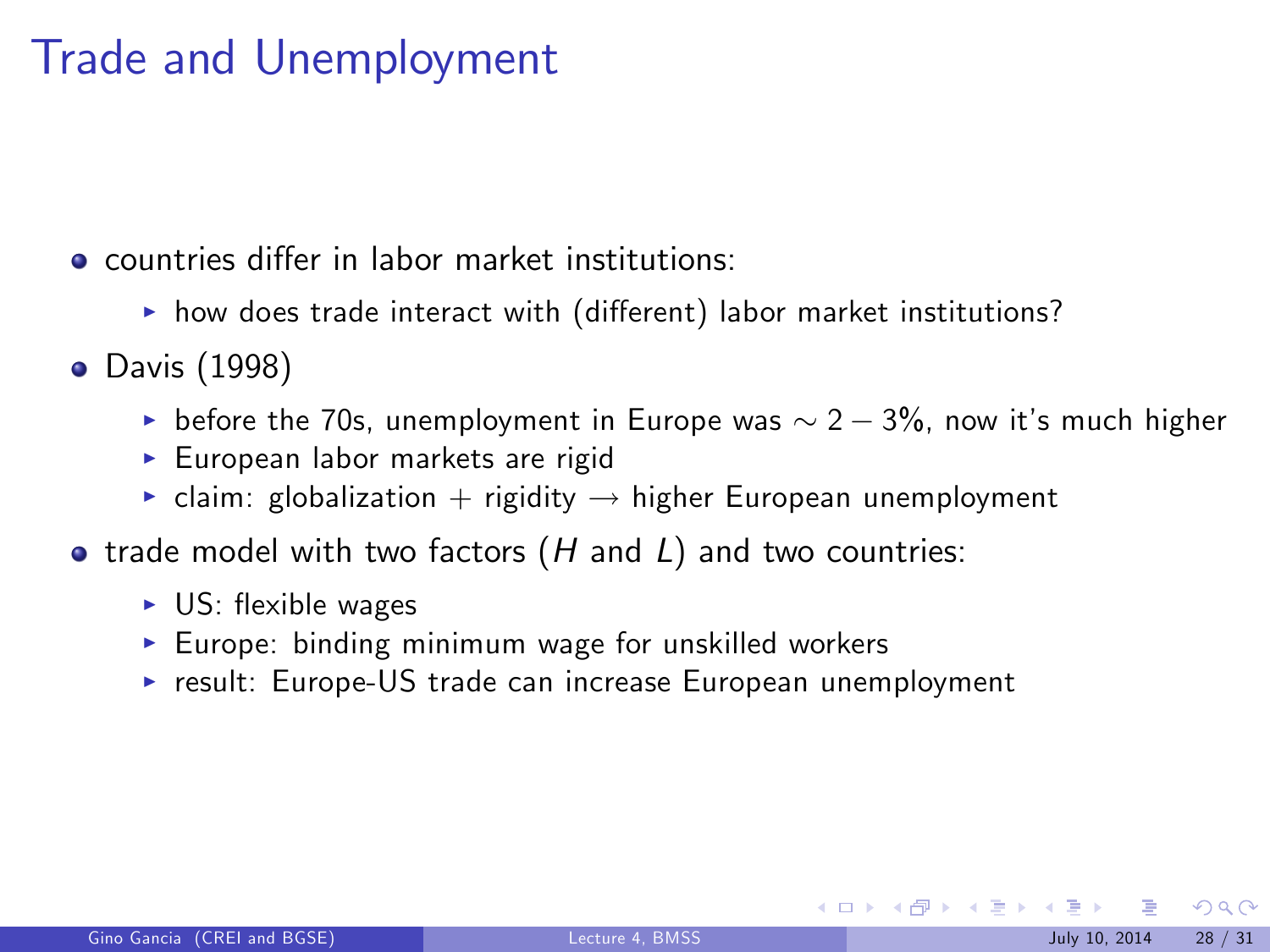## Wages and Unemployment

 $\bullet$  flexible wages

▶ recall: 
$$
\frac{w_h}{w_l} = \left(\frac{A_h}{A_l}\right)^{\frac{\epsilon-1}{\epsilon}} \left(\frac{l}{H}\right)^{\frac{1}{\epsilon}}
$$
  
\n▶ normalize  $w_h = 1$  and  $\left(A_h/A_l\right)^{\frac{\epsilon-1}{\epsilon}} = a$ 

$$
w_l^* = a^{-1} \left( H/L \right)^{1/\epsilon}
$$

 $w_l^*$  wage consistent with market clearing

• rigid wages

 $\blacktriangleright$  binding minimum wage,  $\bar{w}_l > w^*_l$ 

$$
\bar{w}_l = a^{-1} \left( H/L^e \right)^{1/e}
$$

where  $L^e = L - U$  is employed unskilled workers  $\blacktriangleright$  unemployment:

$$
U=L-H(a\bar{w}_l)^{-\epsilon}
$$

 $\blacktriangleright$  at  $\bar{w}_l > w^*_l$  firms are not willing to employ all  $L$ 

 $299$ 

**K ロ X K 個 X K 差 X K 差 X**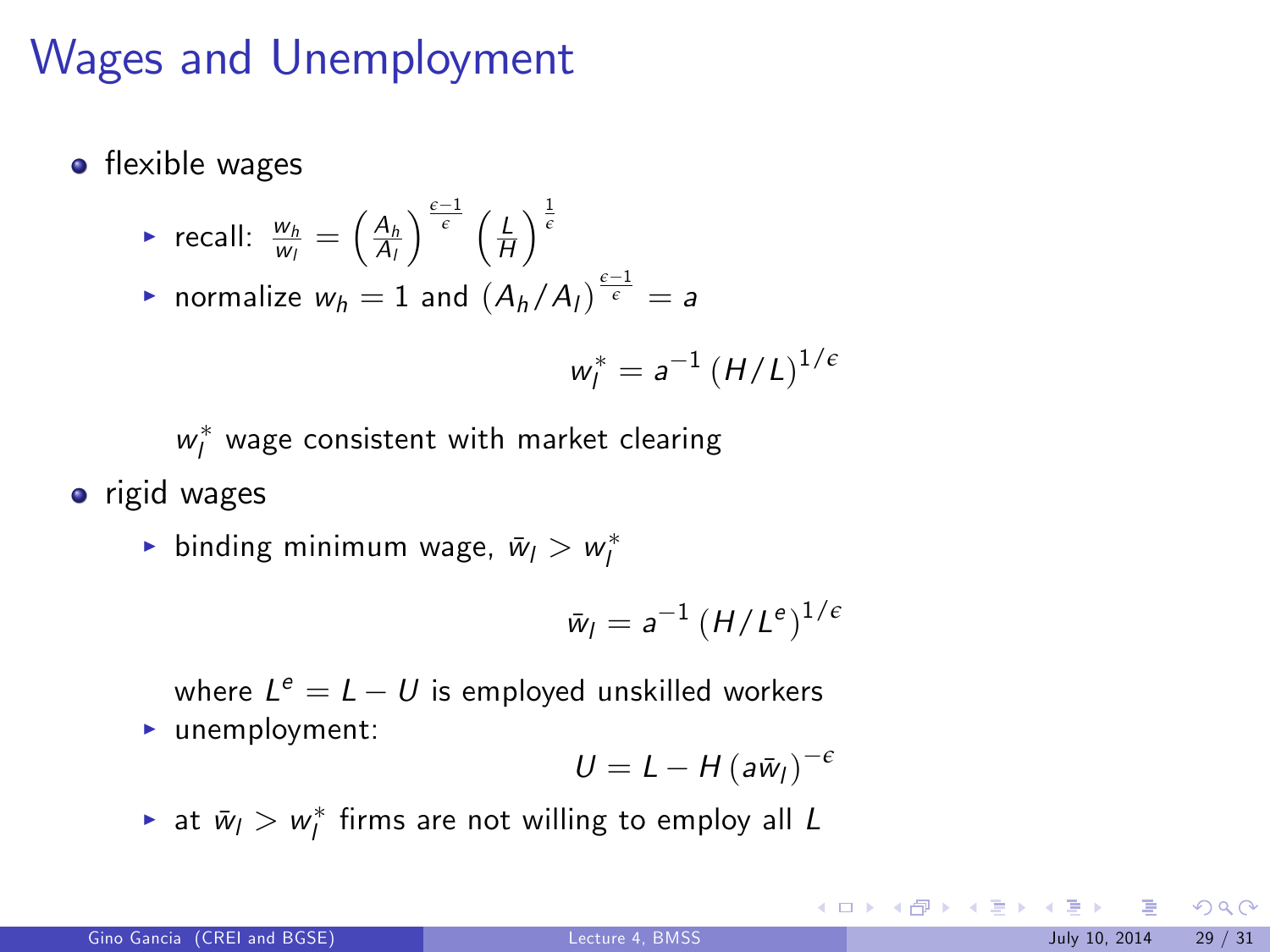## Trade and European Unemployment

- $\bullet$  assume Europe (rigid) and US (flexible) have the same  $L$  and  $H$ 
	- $\blacktriangleright$  free-trade unemployment:

$$
U_E = 2\left[L - \frac{H}{\left(a\bar{w}_I\right)^{\epsilon}}\right], \qquad U_{US} = 0
$$

- $\triangleright$  trade with the US doubles unemployment in Europe
- why?
	- ► wages are flexible in US: if  $U_{1/5} > 0 \rightarrow$  firms can hire more workers and offer them  $w_l < \bar{w}_l$
	- but European firms cannot compete with firms paying  $w_l < \bar{w}_l$
	- European firms will fire workers until  $w_l = \bar{w}_l$  and all U is in Europe
- o other global events can raise European unemployment:
	- $\triangleright$  immigration of L to the US
	- $\triangleright$  SBTC (a  $\uparrow$ )

 $\Omega$